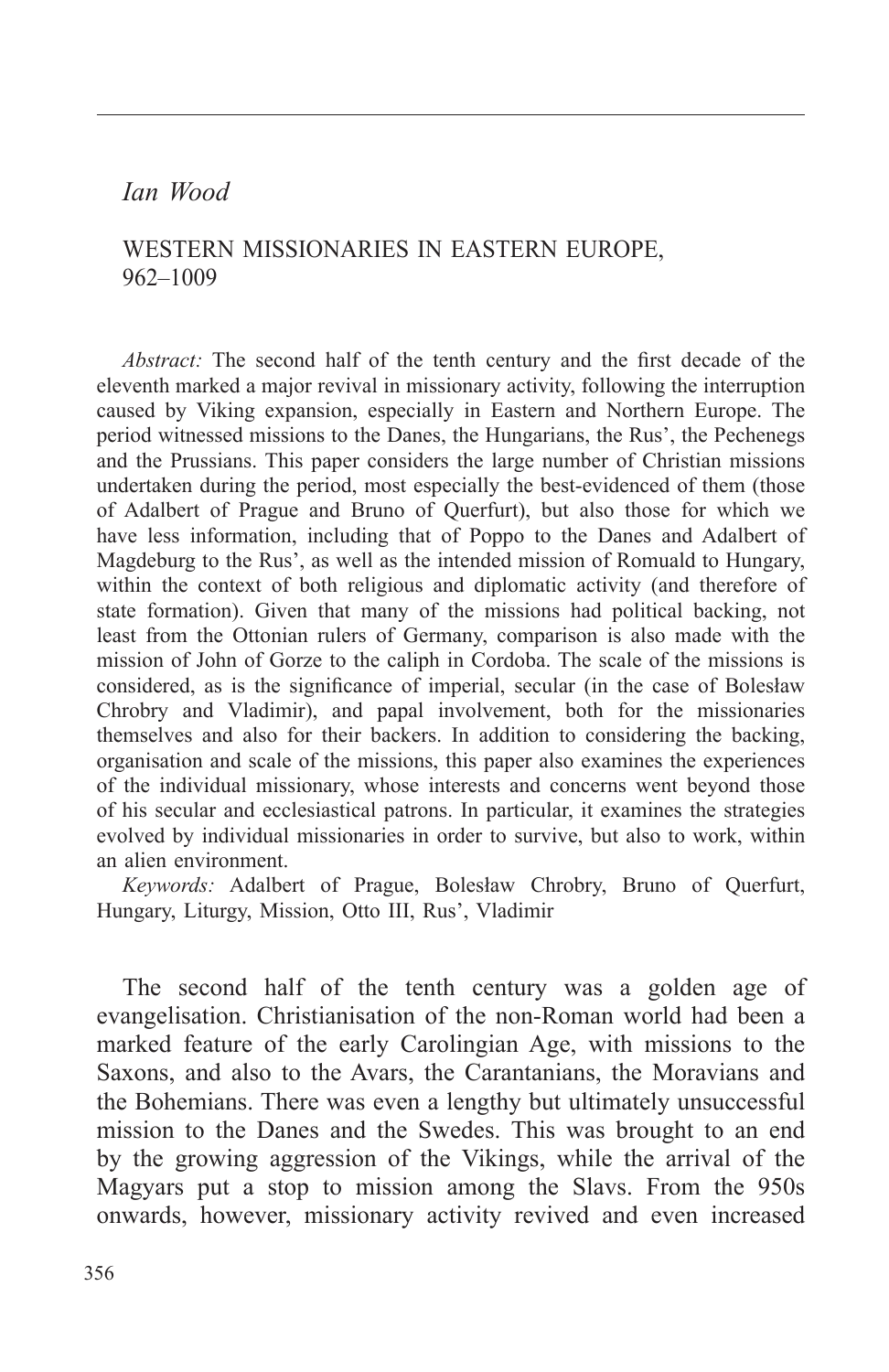dramatically — perhaps inspired by the idea that the Last Days were at hand<sup>1</sup>. There were missions from Constantinople as well as from Rome and Germany: sometimes in competition with one another. The eventual outcome of this period of missionary activity was the emergence of "Christian monarchies" in central, eastern and northern Europe<sup>2</sup>. Mission thus contributed to the process of state formation.

In some instances missionaries addressed societies in which royal, or quasi-royal, power was already established: one thinks here of the Danish kingdom of Harald Bluetooth, and the principalities of Bohemia, Poland and Kiev. Where such power was already present, Christianity brought literacy and increased political sophistication. But missionaries also worked in other, less politically developed societies, as, for example, that of the Prussians, where Adalbert of Prague met his fate. In fact, our narratives of mission often provide the earliest insights into the stage of political development current in a given kingdom or polity. A sizeable mission directed to a royal court (like that of the Trier monk Adalbert to Kiev) suggests the existence of a very different political society from that implied by a small scale attempt at evangelisation undertaken by a handful of ascetics — though one should also note that not every mission directed to an established king was large-scale<sup>3</sup>. Thus, while mission contributed to state formation, the evidence for it also constitutes important information for our understanding of the development of early states.

Mission, of course, was not simply an issue of state-formation. Ecclesiastics were aware of the possible jurisdictional gains that might accrue: competition between churches is, therefore, a recurrent issue. But mission also involved deep personal commitment, above all from the missionaries themselves, and no doubt also from some of their backers, and not just from ecclesiastics: Otto III's commitment to the salvation of souls is unquestionable (Bruno of Querfurt, Vita Quinque Fratrum, 2–3)<sup>4</sup>. The contrast between the diplomatic context

<sup>1</sup> *Roach L*. Emperor Otto III and the End of Time // Transactions of the Royal Historical Society 2013. Vol. 23. S. 75–102.

<sup>&</sup>lt;sup>2</sup> Christianization and the Rise of Christian Monarchy. Scandinavia, Central Europe and Rus', c.900–1200 / Ed. N. Berend. Cambridge, 2007.

<sup>&</sup>lt;sup>3</sup> *Wood I.N.* What is a mission? // Converting the Isles / Ed. R. Flechner and M. Ní Mhainaigh. Turnhout, 2015.

<sup>4</sup> *Bruno of Querfurt*. Vita Quinque Fratrum / Ed. M. Miladinov // Vitae Sanctorum Aetatis Conversionis Europae Centralis (Saec. X–XI) / G. Klaniczay. Budapest, 2013.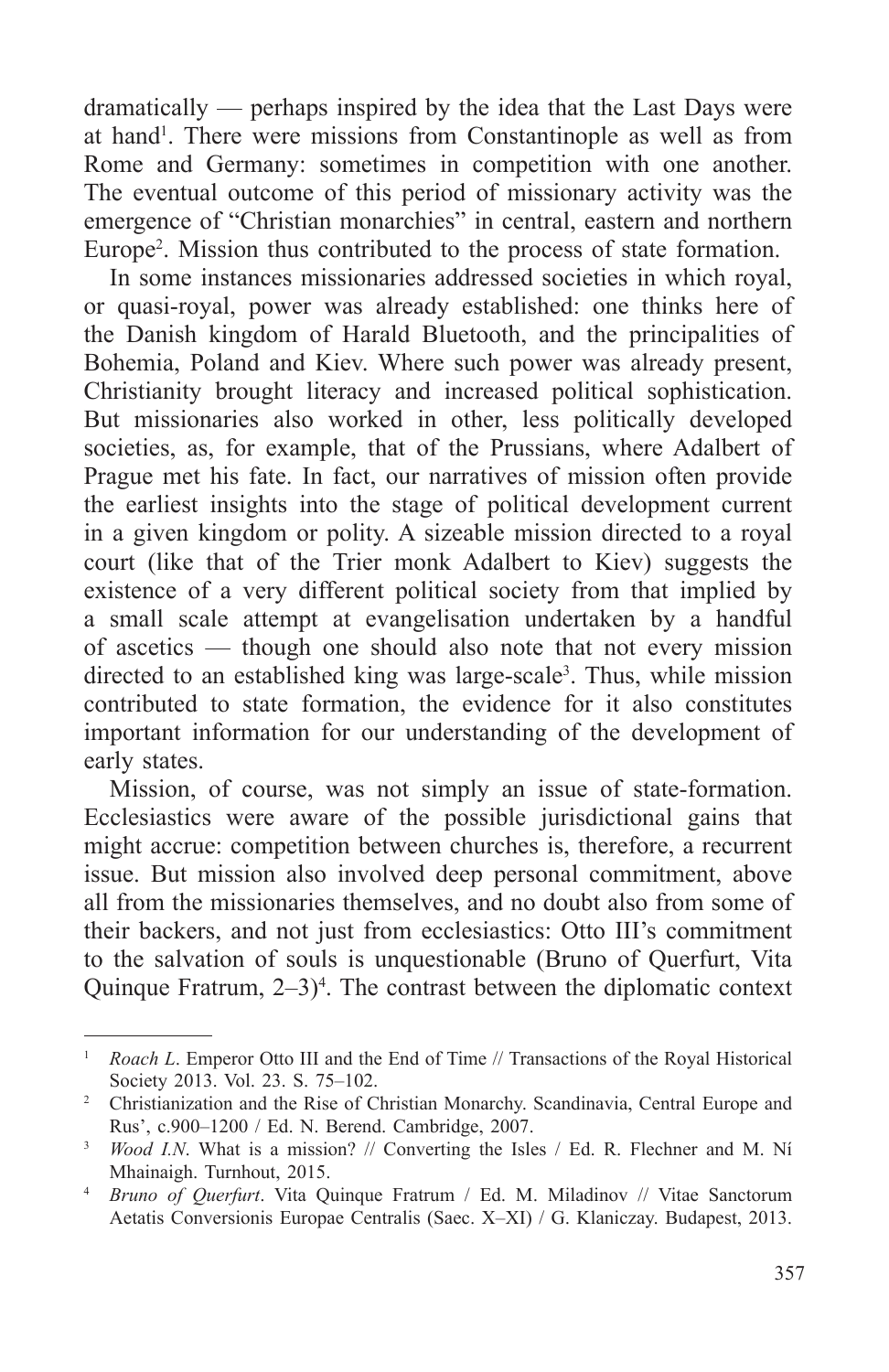within which some missions can be understood and the more personal concerns of the individual missionary will constitute a theme in the final part of my discussion. To begin, however, I will concentrate on the more formal aspects of missionary history. After a brief narrative and consideration of the evidence. I will first consider the missions as aspects of state activity, before considering some facets of the views of the missionaries themselves. Although there were important and successful Byzantine missions in this period, it is on those which had their origins in the West that I will concentrate.

In 962 a Trier monk named Adalbert (later to become Archbishop of Magdeburg) led a large and prestigious Ottonian mission to the Rus', at the request of Olga: however, nothing was achieved, and he returned having experienced considerable hostility (Adalbert, Continuatio Reginonis, *s. a.* 959, 961, 962)<sup>5</sup>. By contrast, probably in 963, the priest Poppo, apparently without significant German backing, converted the Danish king Harald Bluetooth (Widukind, III,  $65$ <sup>6</sup>. Three years or so later the Polish ruler Miesko accepted Christianity, under the influence of his Bohemian wife Dobrawa (Thietmar, IV, 56; Gesta Principum Polanorum,  $I$ ,  $5$ <sup>7</sup>. There were missions to Hungary from the German Reich and sent by the pope through the 960s and 970s<sup>8</sup>. Already by the end of 965 pope Leo VIII had sent a Bulgarian called Salek together with a bishop Zachaeus to the Hungarians, on what appears to have been a diplomatic as well as a religious mission, although it was intercepted by Otto (Liudprand, Liber de Ottone,  $6$ <sup>9</sup>. Bishop Pilgrim prevented a monk Wolfgang from entering Hungary to preach, but did send missionaries there himself in 972–97310. Either Otto I or II also sent a legation led by Bruno, perhaps to be identified with bishop Prunwart, who is said by the necrology of Sankt Gallen to have baptised many Hungarians, including the king. Whether or

<sup>5</sup> *Adalbert*. Continuatio Reginonis // Quellen zur Geschichte der sächsischen Kaiserzeit / Ed. A. Bauer and R. Rau. Darmstadt, 1977.

<sup>6</sup> *Widukind of Corvey*. Res Gestae Saxonicae // Quellen zur Geschichte der sächsischen Kaiserzeit / Ed. A. Bauer and R. Rau. Darmstadt, 1977; *Gelting M.H*. The kingdom of Denmark // Christianization and the Rise of Christian Monarchy. P. 80.

<sup>7</sup> *Thietmar of Merseburg*. Chronicon / Ed. R. Buchner. Darmstadt, 1957; Gesta Principum Polanorum / Ed. P.W. Knoll and F. Schaer. Budapest, 2003.

<sup>8</sup> *Berend N., Laszlovsky J.* and *Szakács B.Z*. The Kingdom of Hungary // Christianization and the Rise of Christian Monarchy. P. 326–328.

<sup>9</sup> *Liudprand*. Liber de Ottone // Quellen zur Geschichte der sächsischen Kaiserzeit / Ed. A. Bauer and R. Rau. Darmstadt, 1977.

<sup>10</sup> *Berend N., Laszlovsky J.* and *Szakács B.Z*. The Kingdom of Hungary. P. 329.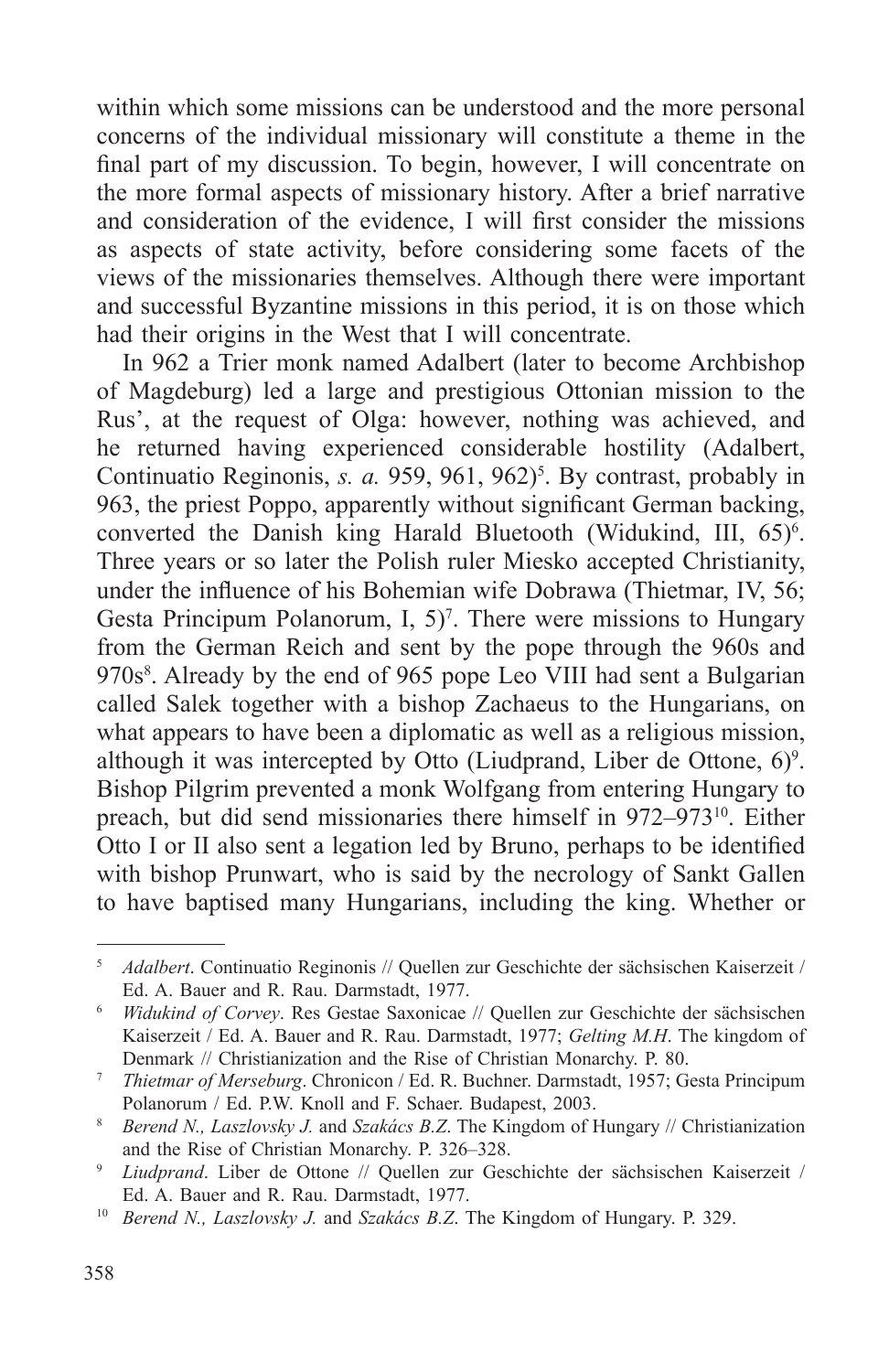not this is true, the king, Géza, did convert, perhaps out of concern that one of his rivals, Gyula, had been baptised in Constantinople (Annales Hildesheimenses, *s. a.* 973; Annales Altahenses maiores,  $s. a. 973$ ; Thietmar, II,  $31$ <sup>11</sup>, and perhaps partly because of the influence of his wife (Bruno of Querfurt, Passio II Adalberti,  $23$ )<sup>12</sup>, but he accepted Christianity very much on his own terms. Pagan practices continued, and the king himself supposedly claimed that he was rich enough to offer sacrifices to the old gods while worshipping the new one (Thietmar, VIII, 4).

Certainly much remained to be done in Hungary and to the east of Poland. Adalbert of Prague, bishop from 982–987 and again from 992–994, worked among the Hungarians, and he would be martyred among the Prussians. In *c.* 1001, the monks Benedict and John headed north to Poland, in preparation for a mission to pagan Slavs, but they were murdered before they could begin their mission. Their intended companion, Bruno of Querfurt, did work among the Black Hungarians, and then among the Pechenegs, before he too was killed by Prussians. His martyrdom inspired his sometime abbot Romuald to undertake mission as well, but the latter turned back at the borders of Hungary, having decided that evangelisation was not a task for which he was destined (Peter Damian, Vita Romualdi, 39)<sup>13</sup>.

Adalbert of Trier (who was to become archbishop of Magdeburg), his namesake the bishop of Prague, the monks Benedict and John, Bruno of Querfurt and Romuald of Ravenna can be grouped together in various ways. The Lives of Adalbert of Prague make much of the saint's education in Magdeburg during his namesake's archiepiscopate, and they speak approvingly of the archbishop. Moreover, the young Bohemian, whose name had originally been Woitech, adopted that of Adalbert as a mark of respect (Passio Adalberti, 3)14. Curiously, given the regard shown by Adalbert of Prague for his namesake, nothing is made of the older man's failed mission to the Rus' in

<sup>&</sup>lt;sup>11</sup> Annales Hildesheimenses / Ed. G.H. Pertz // Monumenta Germaniae Historica. Scriptores. Hannover, 1839. Bd. III; Annales Altahenses maiores / Ed. E. von Oefele // Monumenta Germaniae Historica. Scriptores Rerum Germanicarum. Hannover, 1891. [T. 4].

<sup>&</sup>lt;sup>12</sup> *Bruno of Querfurt*. Passio II Adalberti / Ed. L. Weinrich // Heiligenleben zur deutschslawischen Geschichte. Darmstadt, 2005.

<sup>13</sup> *Peter Damian*. Vita Romualdi // Fonti per la storia d'Italia. T. 94 / Ed. G. Tabacco. Rome, 1957.

<sup>14</sup> Passio Adalberti / Ed. C. Gaşpar // Vitae Sanctorum Aetatis Conversionis Europae Centralis (Saec. X–XI) / G. Klaniczay. Budapest, 2013.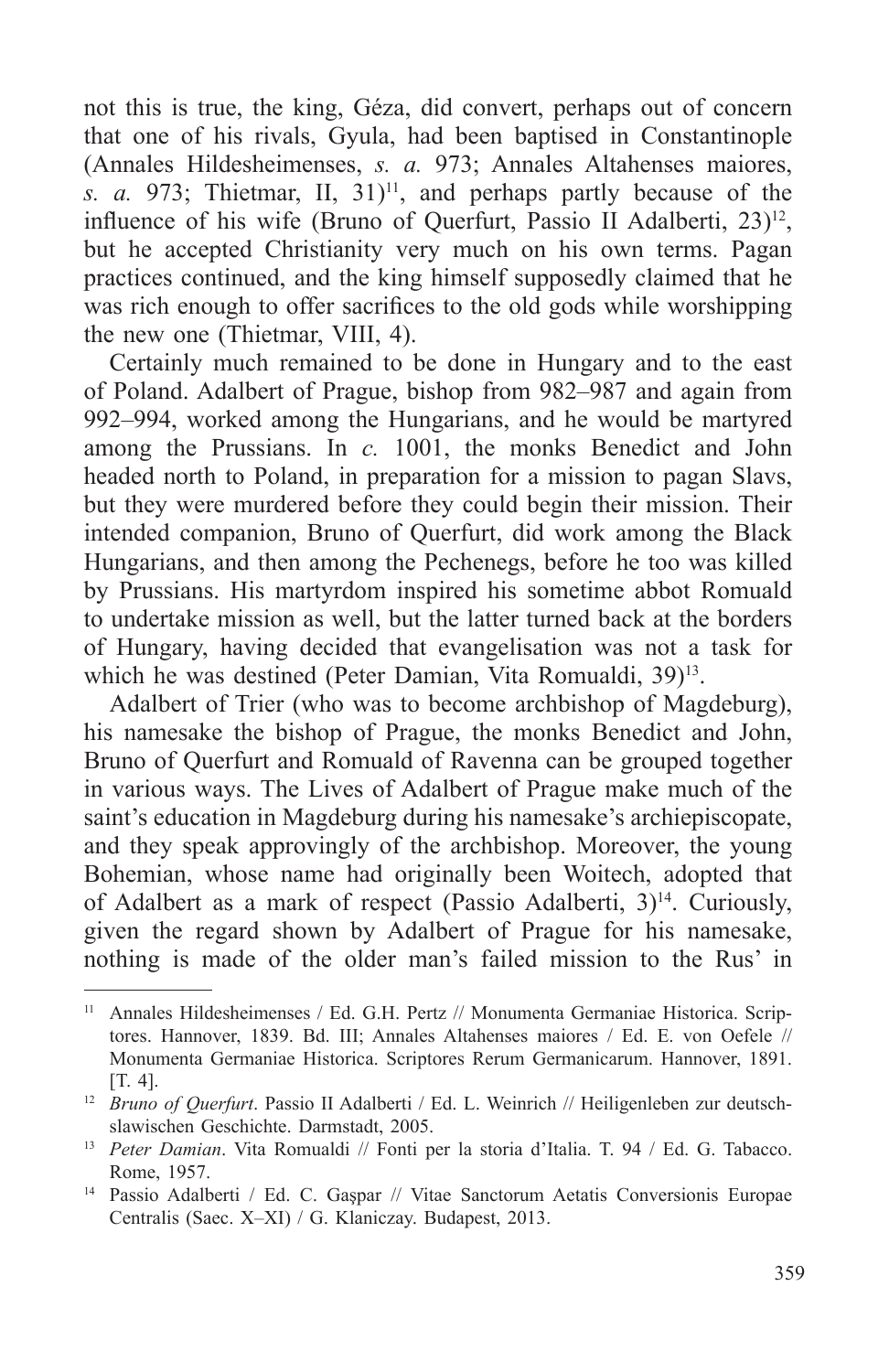any of the martyr's vitae, although one might well guess that the episode had highlighted the need for missions to the East, and could even have instilled in the young Woitech a desire to evangelise. Bruno of Querfurt revered Adalbert of Prague, and his own missions were certainly undertaken with the intention of continuing his work (Bruno, Vita Quinque Fratrum, 6, 10, 11, 13; Ademar of Chabannes, Chronicon,  $III$ ,  $31$ <sup>15</sup>. He and his friends Benedict and John were also disciples of Romuald of Ravenna (Bruno, Vita Quinque Fratrum, 2, 3, 32). They would all inspire him by their deaths (Peter Damian, Vita Romualdi, 28, 39).

Out of all the missionary histories of the late tenth and early eleventh centuries it is the failures that are best evidenced: those of Adalbert of Prague and Bruno of Querfurt to the Prussians, of Benedict and John to the Slavs, and of Bruno, once more, to the Pechenegs. For all these, especially those that culminated in martyrdom, we have contemporary narrative accounts. The successful missions have usually to be reconstructed from fragmentary references or from later sources. Although in many respects this means that writing a clear history of the Christianization of Eastern Europe is impossible, the source material that we have does allow us to pose certain questions about the nature of missionary activity: about the extent to which missions were part of the world of official diplomacy, and about how far they were very much more private enterprises, depending on the zeal of the individual. By extension, our documentation, because the best of it was written by men who were themselves missionaries, also allows us to see something of the personal experience of those working in the missionary field.

Our earliest source for the missions with which we are concerned is in fact a personal account, albeit a very short one: that of Adalbert of Trier, included in his continuation of the "Chronicle" of Regino of Prüm (Adalbert, Continuatio Reginonis, *s. a.* 962). Although the "Russian Primary Chronicle" tells us nothing of the hostile reception of the mission, it does allow us to see something of the context in its presentation of the anti-Christian position of Olga's son Syvatoslav<sup>16</sup>. We are similarly reliant on short chronicle entries for the mission

<sup>15</sup> *Ademar of Chabannes*. Chronicon / Ed. P. Bourgain, R. Landes, G. Pon. Turnhout, 1999.

<sup>&</sup>lt;sup>16</sup> Russian Primary Chronicle / Trans. S.H. Cross and O.P. Sherbowitz-Wetzor. Cambridge, Mass., 1953. P. 82–84.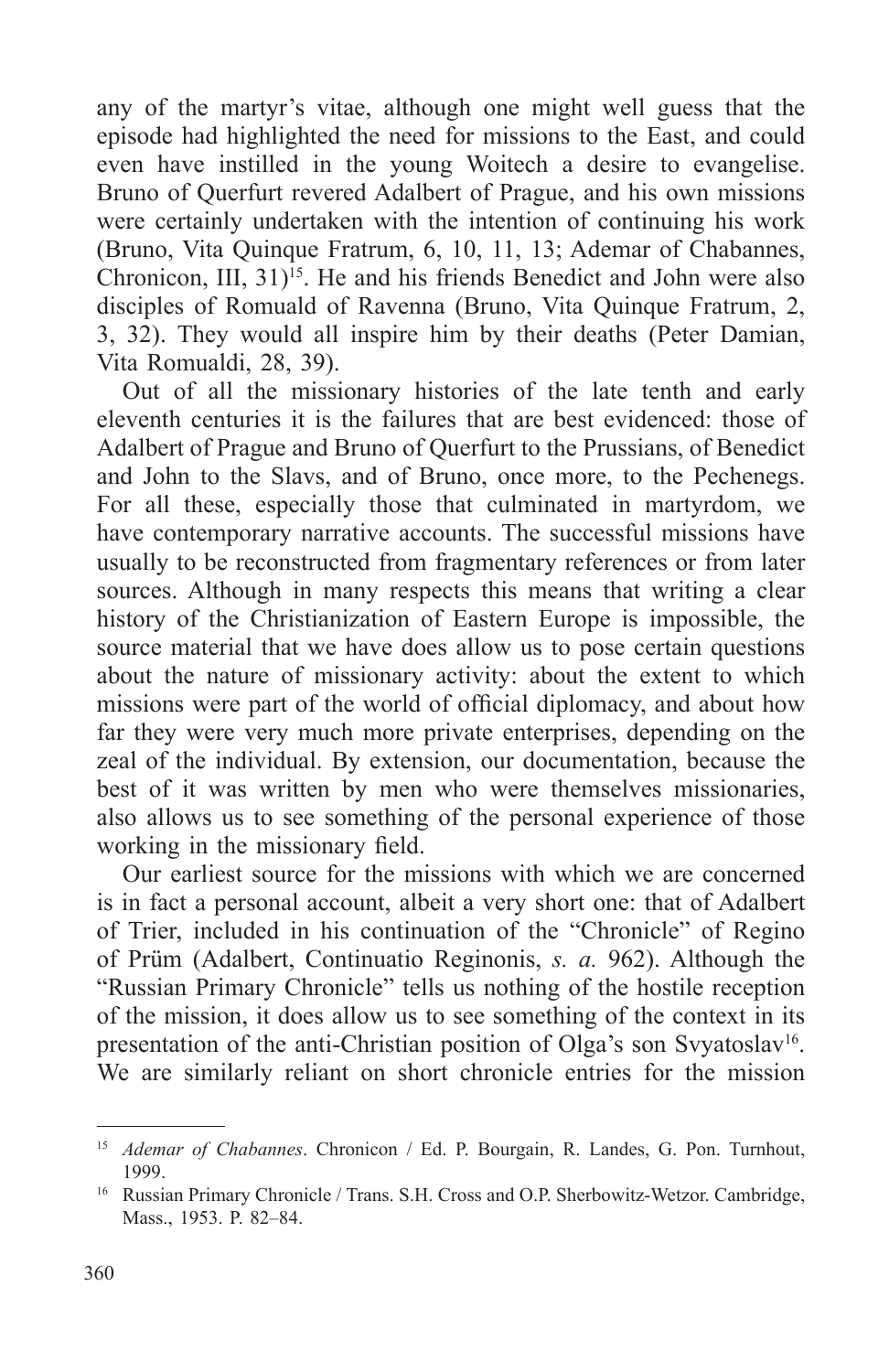of Poppo to the Danes (Widukind, III, 65; Thietmar, II, 14; Adam of Bremen, Gesta, II, 25, scholion 20  $(21)$ <sup>17</sup>. The history of the conversion of Miesko has to be reconstructed from allusions in the works of Thietmar and the later Gallus Anonymus (Thietmar, IV, 56; Gesta Principum Polanorum, I, 5). That of Géza and the subsequent baptism of Istvan (St Stephen) in Hungary have equally slight contemporary documentation, although Géza's conversion seems to lie at the centre of a great deal of diplomatic activity, political as much as religious<sup>18</sup>, while for Stephen there are significant later legends<sup>19</sup>: even Adalbert of Prague's involvement with the Hungarians, which may have included Stephen's baptism is only mentioned in passing by Bruno of Querfurt (Passio II Adalberti, 16, 23).

When we get to Adalbert's failed mission to the Prussians the evidence increases considerably. We have a number of Lives which provide detailed accounts of the martyr's early life and training, his episcopate, his time as a monk in Rome, and his final mission to the Prussians. The earliest of these, the so-called "Ottonian Life", seems to be a version of a work written by John Canaparius, abbot of the monastery of SS Boniface and Alexius in Rome<sup>20</sup>. Canaparius had known Adalbert when he was a monk at the community, and he also had access to information supplied by the saint's brother, Radim-Gaudentius, who was present at his martyrdom. This "Ottonian Life" was used by Bruno of Querfurt, who wrote two versions of his "Passio of Adalbert", one in 1004 and the other in 1008. He would appear to have received additional information from both Radim and the Polish ruler Bolesław Chrobry. For Bruno's own missions we have first-hand information, in chapters of his "Life of the monks" Boniface and John", often known as the "Life of the Five Brothers": he himself was meant to be a member of their mission, but had failed to join them by the time of their murder. In addition he provides a reference to his own work among the Hungarians as well as a more substantial account of his mission to the Pechenegs in his letter

<sup>&</sup>lt;sup>17</sup> *Adam of Bremen*. Gesta Hammaburgensis Ecclesiae Pontificum // Quellen des 9. und 11. Jahrhunderts zur Geschichte der hamburgischen Kirche und des Reiches / Ed. R. Buchner. Darmstadt, 1961.

<sup>18</sup> *Berend N., Laszlovsky J.* and *Szakács B.Z*. The Kingdom of Hungary. P. 328–330.

<sup>&</sup>lt;sup>19</sup> Legendae Stephani regis / Ed. E. Bartoniek // Scriptores Rerum Hungaricarum. Budapest, 1938. Vol. 2.

<sup>20</sup> *Gaşpar C*. Preface: The Life of Saint Adalbert, Bishop of Prague and Martyr // Vitae Sanctorum Aetatis Conversionis Europae Centralis. P. 79–94.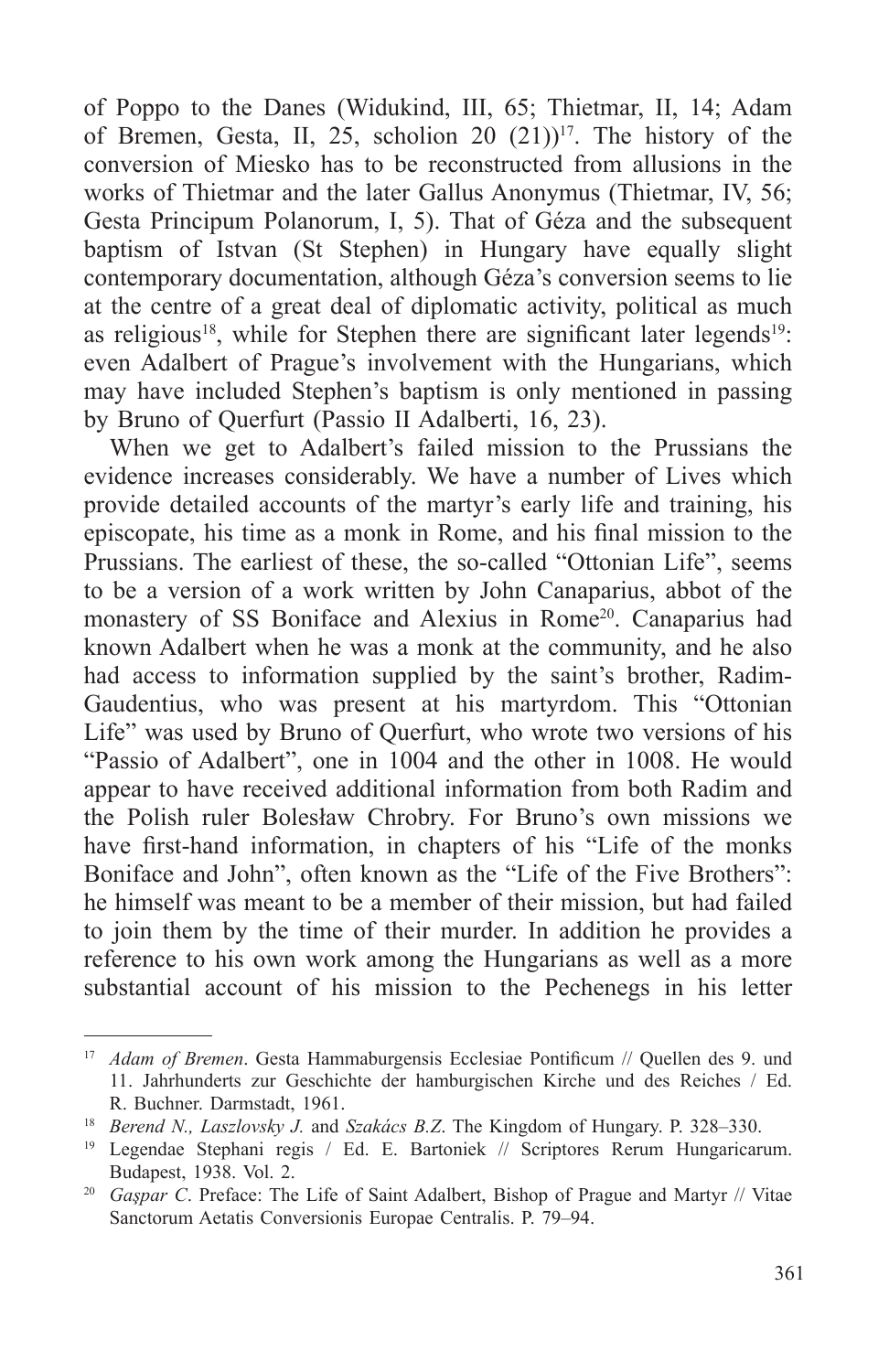to Henry II of *c.* 100821. We thus have extensive autobiographical material relating to some of his missionary activities. About his death we are less well informed, but there are short (and contradictory) passages in Thietmar's "Chronicle", the "Quedlinburg Annals", the "Chronicle" of Ademar of Chabannes, and in Peter Damian's "Life of Romuald", together with the "Hystoria de predicatione Brunonis" of Wibert, who was supposedly present at the time, and who thus purports to give us one final eye-witness narrative.

The earliest of our missions, that Adalbert of Trier, was certainly an officially organised undertaking. Adalbert himself relates in his continuation to Regino's "Chronicle" under the year 959 that "Legates of Helena queen of the Rugi (that is Olga of the Rus'.  $- I. W$ ), who had been baptised in Constantinople under emperor Romanus, fraudulently, as it turned out, came to the king  $(Orto I. - I. W.)$ asking him to ordain a bishop and priests for that people". Adalbert was consecrated bishop three years later, and travelled to the Rus', only to discover that his voyage was in vain: the return journey was hazardous, and some of his companions were killed on the way (Adalbert, Continuatio Reginonis, *s. a.* 962). These events can be placed in the context of Olga's political diplomacy, in which she used both Otto and the Byzantines to try to strengthen her position<sup>22</sup>, albeit unsuccessfully. Olga's machinations provide perhaps our first contemporary insight into the development of the power of the ruling dynasty in Kievan Rus'. Although Adalbert had to beat a hasty retreat, it is clear that his was a major diplomatic mission, sponsored by the German king, and backed by the Church.

By contrast, the mission of Poppo to the Danes is something of a mystery. There is only one early substantial reference to it, in Widukind's "History" (III, 65). There was probably once a *vita* of Poppo, the main moments of which are depicted in the panels of the Tamdrup altar from Jutland<sup>23</sup>, but no detailed narrative account survives. Poppo is said to have converted the king, having successfully undergone the ordeal of holding a piece of hot iron (in later versions wearing a heated iron glove) in defence of his faith. The event ought to have interested Adam of Bremen. The history

<sup>21</sup> *Bruno of Querfurt*. Epistola ad Henricum II imperatorem / Ed. W. von Giesebrecht // Geschichte der deutschen Kaiserzeit. 4e Aufl . Leipzig, 1875. Bd. 2. S. 689–692.

<sup>22</sup> *Franklin S*. and *Shepard J*. The Emergence of Rus 750–1200. Harlow, 1996. P. 132– 138.

<sup>23</sup> *Gelting M.H*. The kingdom of Denmark. P. 99.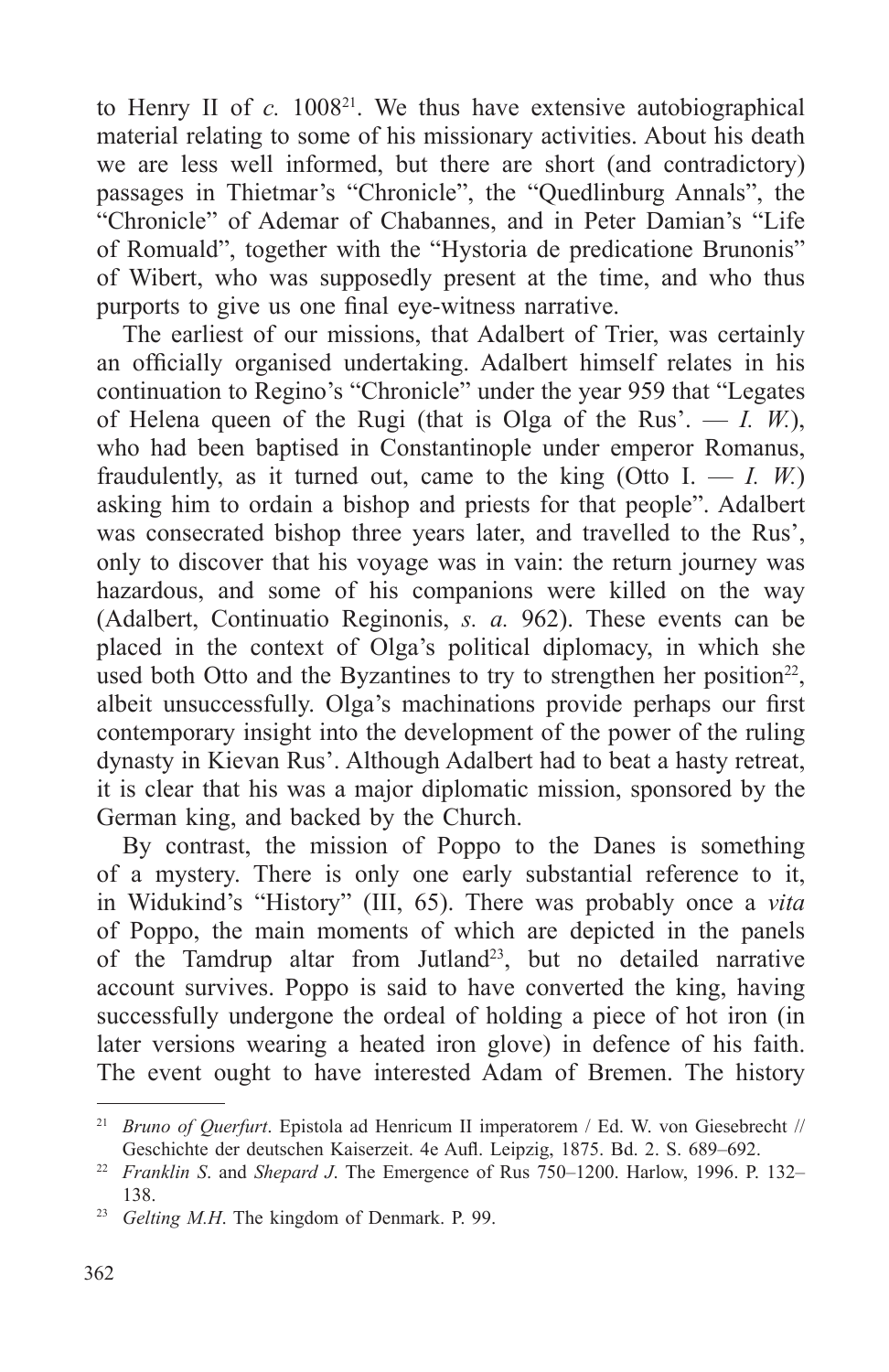of the Danish kingdom from the eighth century onwards, and the repeated attempts to Christianise it, is a central theme of his work, but clearly Poppo was not a member of the Church of Hamburg-Bremen, and therefore, except in a *scholion* added to his "History" (Gesta, II, 25, schol. 20 (21)), Adam places his account of the mission, which would have constituted too much of a threat to the claims of his own Church, several decades too late (Gesta, II, 35). As a result we know nothing of Poppo himself, unless, as seems likely, given that Widukind describes him as becoming a notably religious bishop, he is to be identified with Folkmar, Archbishop of Cologne from 965–969 (Widukind, III,  $65)^{24}$ . Certainly an association with a rival diocese would explain Adam's silence. If Poppo were associated with the Church of Cologne, we might guess that his mission had official backing: indeed, since the Archbishop of Cologne from 953–965 was Bruno, brother of Otto I, the mission might have been as official as that to the Rus', but we cannot be certain, and the absence of any detailed comment in Ottonian sources suggests that caution should be exercised.

Diplomacy seems also to lie at the heart of the conversion of Géza. There are traces of Byzantine, papal, Ottonian, and perhaps merely episcopal legations in our sources. That some of these legations were as much political as religious is highly likely, but the evidence is too slight<sup>25</sup>. If we wish to form an impression of what an official Ottonian legation might have looked like we can turn to Liudprand of Cremona's journey to the Byzantine court in 96026. And Liudprand, one might note, was in contact with Adalbert of Trier<sup>27</sup>. Yet his mission was to another Christian ruler, however alien Constantinople may seem in Liudprand's account. A better parallel may be the embassy of John of Gorze to the caliph in Cordoba in *c.* 953 (John of St-Arnoul, Vita Iohannis Gorziensis, 116)<sup>28</sup>. Given the overlap between diplomacy and religious action in some of the legations we have been talking about,

<sup>24</sup> Ibidem. P. 80.

<sup>25</sup> *Berend N., Laszlovsky J.* and *Szakács B.Z*. The Kingdom of Hungary. P. 328–329.

<sup>26</sup> *Liudprand*. Legatio ad imperatorem Constantinopolitanum Nicephorum Phocam // Quellen zur Geschichte der sächsischen Kaiserzeit / Ed. A. Bauer and R. Rau. Darmstadt, 1977.

<sup>27</sup> *Huschner W*. Transalpine Kommunikation im Mittelalter: diplomatische, kuturelle und politische Wechselwirkungen zwischen Italien und dem nordalpinen Reich (9.–11. Jahrhundert), 3 vols. Hannover, 2003. P. 596–599.

<sup>28</sup> *John of St-Arnoul*. Vita Iohannis Gorziensis // *Jean de Saint-Arnoul.* La vie de Jean, abbé de Gorze / Ed. M. Parisse. Paris, 1999.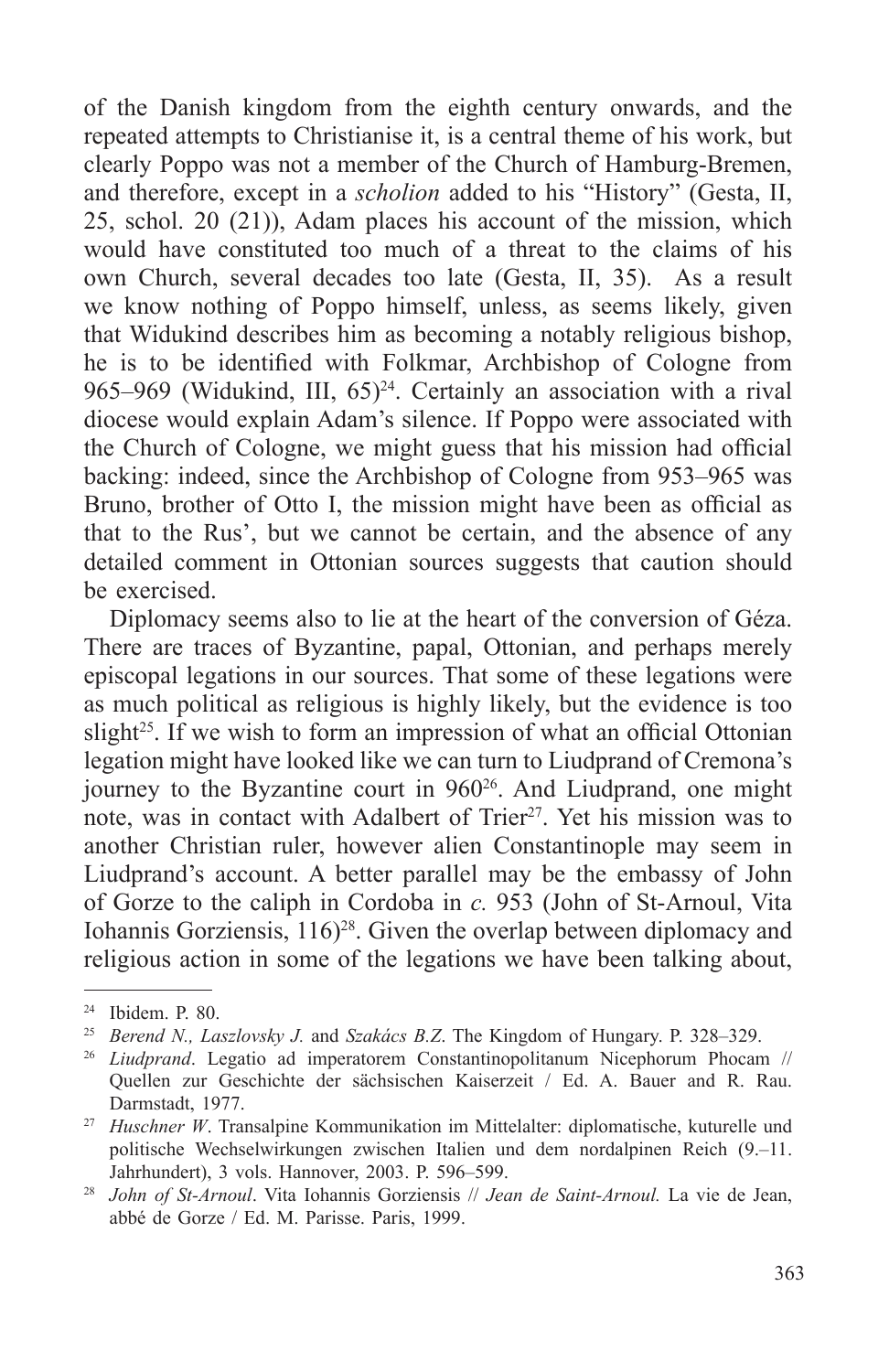we need not worry that this visit to al-Andalus would have been radically different from a formally constituted religious mission. An initial legation sent by Abd Ar-Rahman had been interrupted when its leader, a Spanish bishop, died at the court of Otto. The German king decided to send an official delegation to Cordoba in response. The task was, however, a dangerous one because Otto's letter deliberately insulted Islam. Further, because of the insulting nature of the letter, there was genuine fear among members of the Christian community in Cordoba that they would suffer as a result. The diplomatic legation of c. 953 thus had significant religious overtones that allow comparison with the missions of evangelisation which concern us. Because of the nature of the message and the danger it raised, the legation was entrusted to a monk, since theoretically monks, being already dead to the world, did not fear martyrdom (Ibidem). Moreover, John himself made the legation all the more dangerous by refusing to compromise in his undertaking, even though it meant that the lives of others were at stake: for the saint himself this offered the possibility of martyrdom (Ibidem, 117), and, according to his hagiographer, he did end up spending three years in a Cordoban prison (Ibidem, 131, 134). The issue of danger is explicitly dealt with in the section of the "Life" concerning the saint's appointment to lead the delegation. Although John was senior enough to be excused the task, he volunteered to undertake it (Ibidem, 117). Here one can find an exact parallel in the choice of monks for the Danish mission of 829. Anskar was of relatively humble birth, and could therefore be chosen to accompany Harald Klak without any qualms, but there was some concern that his friend Autbert wished to accompany him, for he was regarded as being too noble for such a dangerous job (Rimbert, Vita Anskarii,  $7)^{29}$ .

The missions of the 990s and the first decade of the eleventh century are less obviously tied up with royal or imperial diplomacy, and shed less direct light on state development, although they were officially sanctioned. The final mission of Adalbert of Prague and the first mission of Bruno of Querfurt had royal agreement. Otto III was a keen supporter of missionary activity, and gave his approval in both instances (Passio Adalberti, 159; Bruno, Vita Quinque Fratrum, 3). Particularly hard to evaluate is the missionary work of Adalbert of Prague in Hungary. We know from Bruno of Querfurt, although not

<sup>29</sup> *Rimbert*. Vita Anskarii // Quellen des 9. und 11. Jahrhunderts zur Geschichte der hamburgischen Kirche und des Reiches / Ed. R. Buchner. Darmstadt, 1961.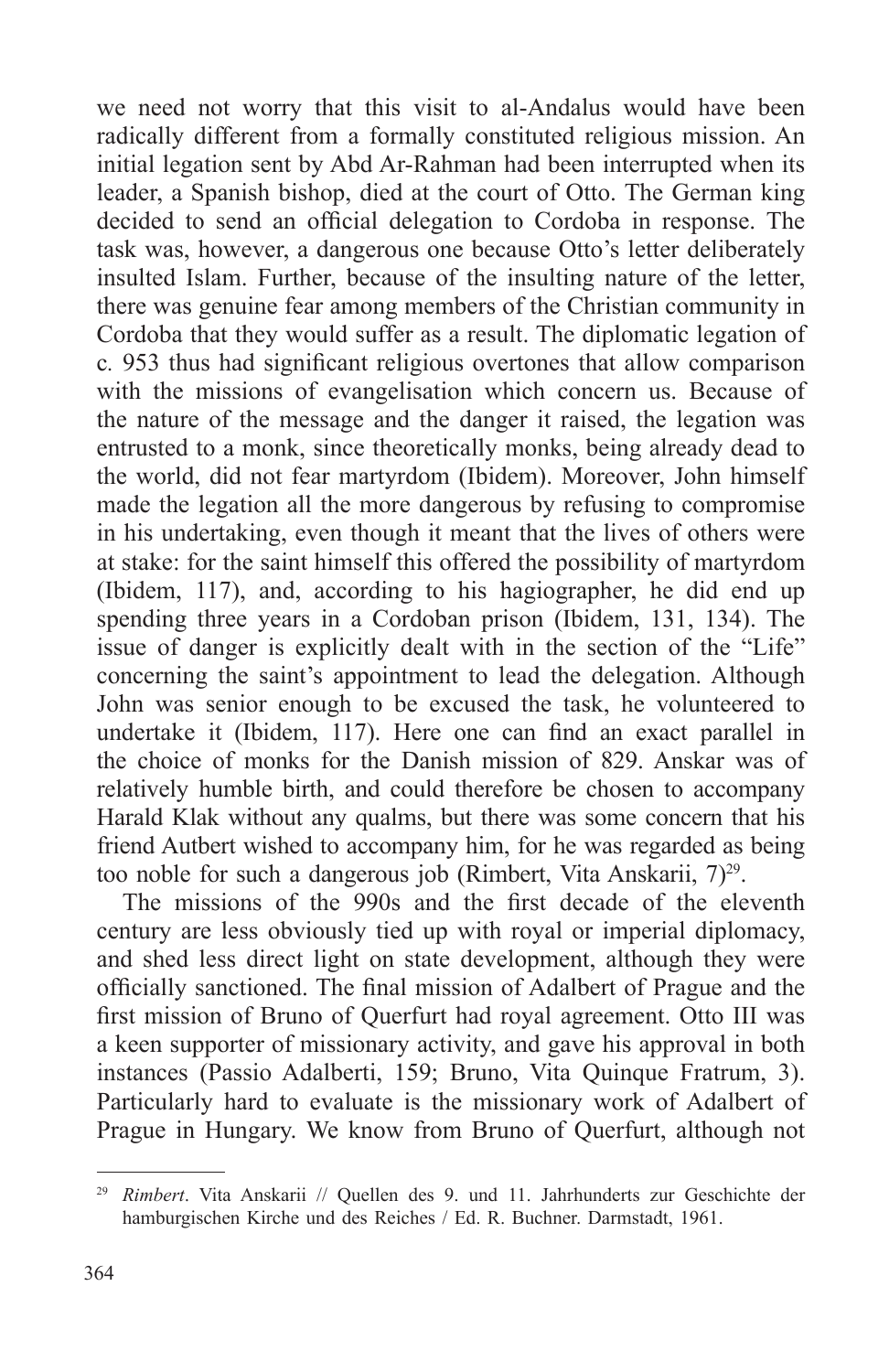from the earlier "Ottonian" *vita* of Adalbert, that the saint was involved in what appears to have been a formally constituted mission, perhaps just before his second exile from Prague in *c.* 994. In addition he both sent messengers to the Hungarians and on one occasion offered to go himself, and drew them from error to Christianity (Bruno, Passio II Adalberti, 16). In later tradition, including the "Legenda maior" of St Stephen  $(4, 5)^{30}$ , his involvement extended to a major campaign of Christianisation and to the baptism of the infant Istvan. Bruno records an exchange of letters between Adalbert and the wife of a Hungarian ruler, probably Sarolt the wife of Géza, concerning the possibility of mission at the time of his final departure from Rome (Passio II Adalberti, 23). All of this suggests contacts with the court — and is indeed important evidence for the Arpadian royal household though none of it indicates a legation on the scale of that of Adalbert of Trier to Kiev, or indeed the mission sent by one of the Ottos (perhaps in 972) to Géza. That of John of Gorze does, however, show that even a legation sponsored by Otto I might be small scale, since it involved only two monks and five baggage animals, though they were accompanied by at least one member of the original Muslim legation. Protocol still demanded that an attempt should be made to entertain them lavishly on their journey through Muslim Spain (John of St-Arnoul, Vita Iohannis Gorziensis, 117–119).

Most of the missions undertaken by Adalbert of Prague and Bruno of Querfurt seem to have been slightly larger but less formally constituted than that of John of Gorze. Adalbert gained the approval of Otto III to embark on mission, instead of returning to Prague, and he subsequently secured the backing of Bolesław Chrobry for his evangelisation of the Prussians, but it seems to have been a small scale affair. Bolesław, it is true, supplied a ship and thirty heavily armed men to transport the saint to Gdansk (Passio Adalberti, 27, 28; Bruno, Passio II Adalberti, 24). This official (and indeed forceful) backing, however, was not something that Adalbert wanted, and he apparently proceeded from Gdansk with only two companions, his half-brother, Radim, and a priest called Benedict. This may not have been what the Polish ruler intended, but his support was not necessarily a help when it came to working among the Prussians. According to Bruno, the brother of the man who killed Adalbert had been killed by the

<sup>30</sup> Legenda S. Stephani regis maior /Ed. E. Bartoniek // Scriptores Rerum Hungaricarum, Budapest, 1938. Vol. 2.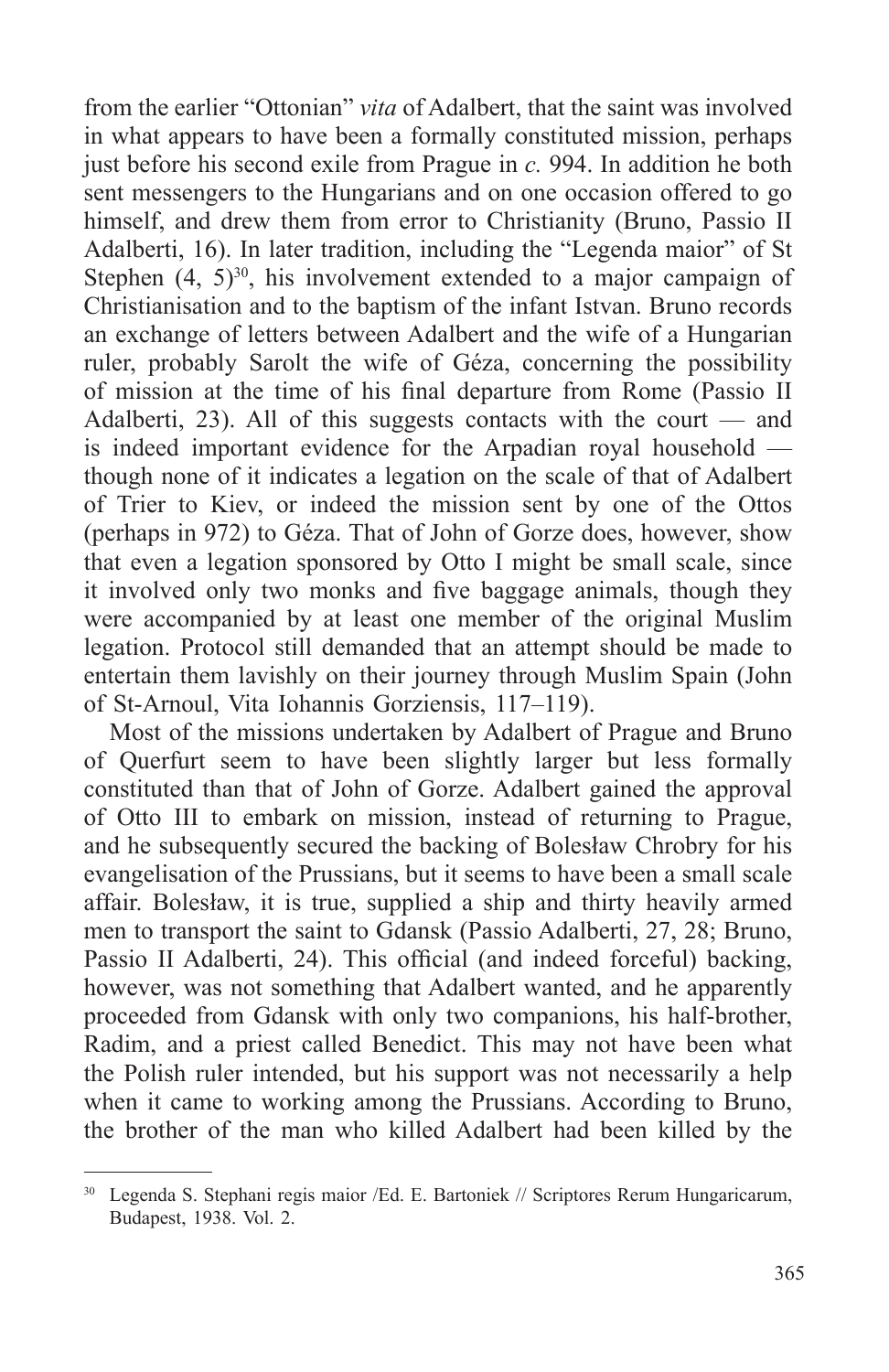Poles (Passio II Adalberti, 30). Bolesław's backing also proved fatal to the small community set up by Benedict and John at Meseritz. News of the treasure he had given prompted robbers to kill the two monks and their three companions (Bruno, Vita Quinque Fratrum, 13; Peter Damian, Vita Romualdi, 28). Ironically, it was all for nothing, since Benedict had already returned the silver to Bolesław. As for the Meseritz community itself, while it could certainly call on helpers, it does not seem to have numbered many more than the five men who were killed by the robbers.

Whether Bruno received any backing from the court of Stephen during his missions to the Black Hungarians is unclear: indeed we do not even know the whereabouts of the Hungarians he evangelised<sup>31</sup>. We should perhaps assume rather more official support for his missionary work than is apparent from our sources. Although he lost an important patron with the death of Otto III, like Adalbert of Prague Bruno was supported by Bolesław Chrobry, whose backing for mission was an important aspect of his relations with neighbouring peoples: indeed one might say that it is a mark of Bolesław's statesmanship. It is tempting to think that Bruno's journey to Kiev was backed by the Polish ruler, who we are told in the "Russian Primary Chronicle" was on good terms with Vladimir after 996<sup>32</sup>. The latter's amicable relations with Bolesław and Stephen of Hungary surely facilitated the work of the missionary. It is also tempting to think that the missions that Bruno sent to Sweden, about which we only hear in his letter to Henry II, were related to Bolesław's contacts with Denmark: the Polish ruler's sister, after all, had married king Swein (Thietmar, VII, 39).

We get a little more information from Bruno's mission to the Pechenegs in the letter sent by the saint to Henry II. Before crossing into Pecheneg territory he and his companions — how many there were we do not know — stayed with Vladimir in Kiev, and the ruler tried to persuade them not to proceed with their mission. When he failed to do so, Vladimir took his army and led Bruno and his companions out to the Serpent Walls, and he and his troops waited on one hill, while the group of missionaries waited on another: this would seem to suggest quite a substantial number of people, and certainly Bruno's company was large enough for him to leave behind one of their number as bishop to the thirty Pechenegs he had

<sup>31</sup> *Berend N., Laszlovsky J.* and *Szakács B.Z*. The Kingdom of Hungary. P. 331–332.

<sup>32</sup> Russian Primary Chronicle. P. 122.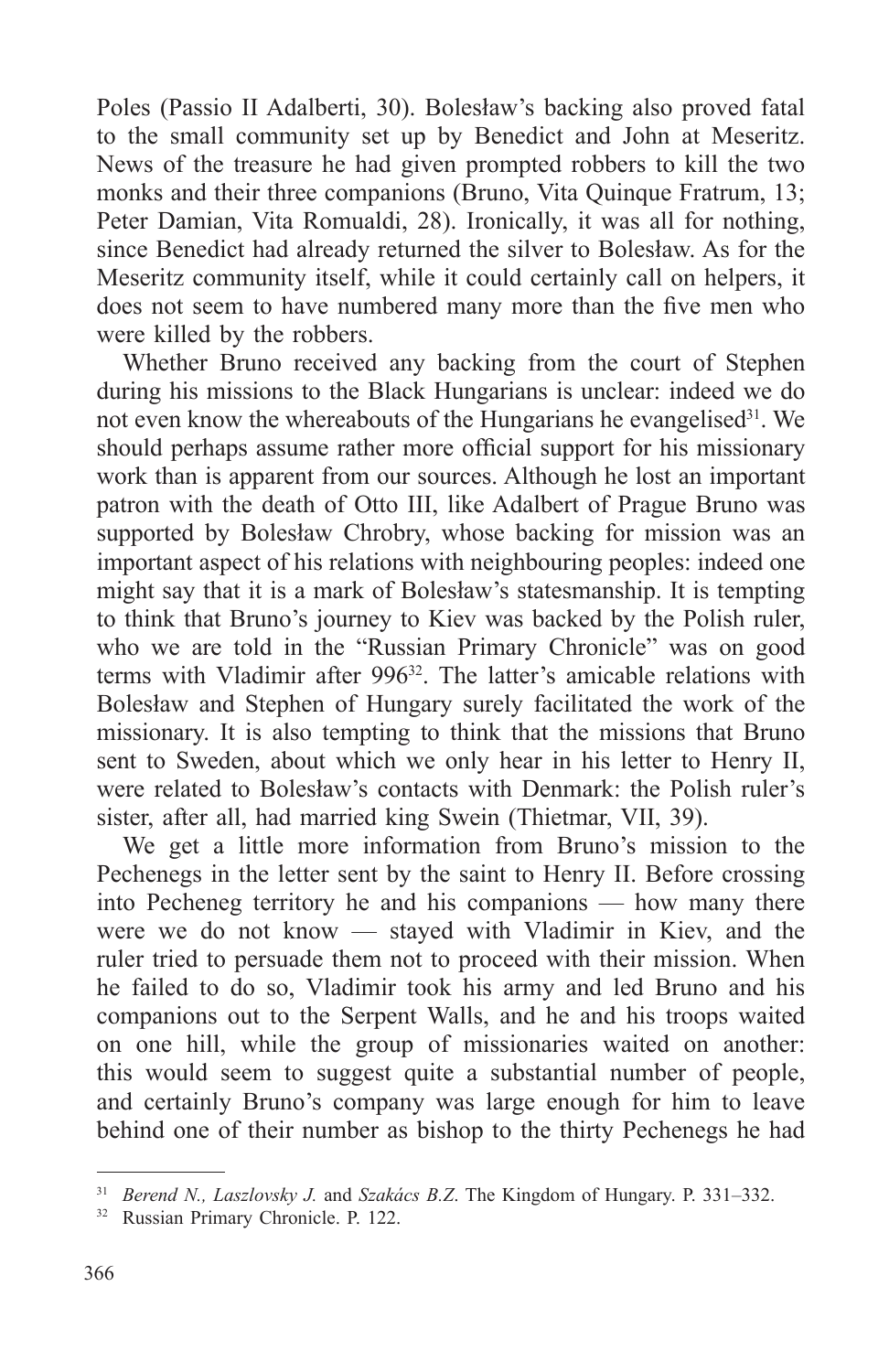converted, together with a son of Vladimir, who was offered as a hostage. Although our evidence here is that of an eye-witness, it is worth remembering what Bruno has omitted. He does not pause to tell us anything about the church of Kiev, or its bishop, who must in some way have acquiesced in Bruno's missionary activities beyond the Serpent Walls<sup>33</sup>.

The letter to Henry II suggests that Bruno's following at the time of his mission to the Pechenegs was not insignificant: certainly not as small as the community of Benedict and John at Meseritz, which he had originally intended to join. Although we may not be dealing with anything as officially constituted as the legation of Adalbert of Trier. the group surrounding Bruno in 1009, at the time of his martyrdom among the Prussians — or perhaps, as has been suggested among a different group of  $Rus<sup>34</sup>$  — does appear to have been somewhat larger than that accompanying the bishop of Prague at his death. Wibert, who claims to have been one of Bruno's chaplains and was supposedly present at the time, lists four colleagues, Tiemic, Icus, Hezich, and Apich, who were killed, while he himself was blinded<sup>35</sup>. How many lesser figures may have been with them we do not know. Thietmar (VI, 95) claims that many were martyred along with Bruno, while the "Quedlinburg Annals" talk of eighteen companions (Annales Quedlinburgenses, *s. a.* 1009)<sup>36</sup>. This suggests a well supported mission, and, since Bruno in all probability set out from the court of Bolesław, we should probably see it as yet one more example of the Polish ruler's realisation of the potential political value of backing the Christianisation of his pagan neighbours<sup>37</sup>. Thietmar  $(VI)$ , 95) thought that Bolesław subsequently secured the return of Bruno's relics. Intriguingly Ademar of Chabannes (III, 31) claimed that it was the Rus' who redeemed them, suggesting perhaps that Vladimir was involved either jointly, or in competition with Bolesław, in backing Bruno's last act of evangelisation<sup>38</sup>. Damian goes some way towards

<sup>33</sup> *Baronas D*. The year 1009: St Bruno of Querfurt between Poland and Rus // Journal of Medieval History. 2008. Vol. 34. P. 14.

<sup>34</sup> Ibidem. P. 1–22.

<sup>35</sup> *Wibert*. Hystoria de predicacione episcopi Brunonis cum suis capellanis in Pruscia et martyrio eorum / Ed. G.H. Pertz // Monumenta Germaniae Historica, Scriptores. Hannover, 1841. Bd. VI. S. 579–580.

<sup>36</sup> Annales Quedlinburgenses / Ed. G.H. Pertz // Monumenta Germaniae Historica. Scriptores. Hannover, 1839. Bd. III.

<sup>37</sup> *Baronas D*. The year 1009. P. 11–12

<sup>38</sup> Ibidem.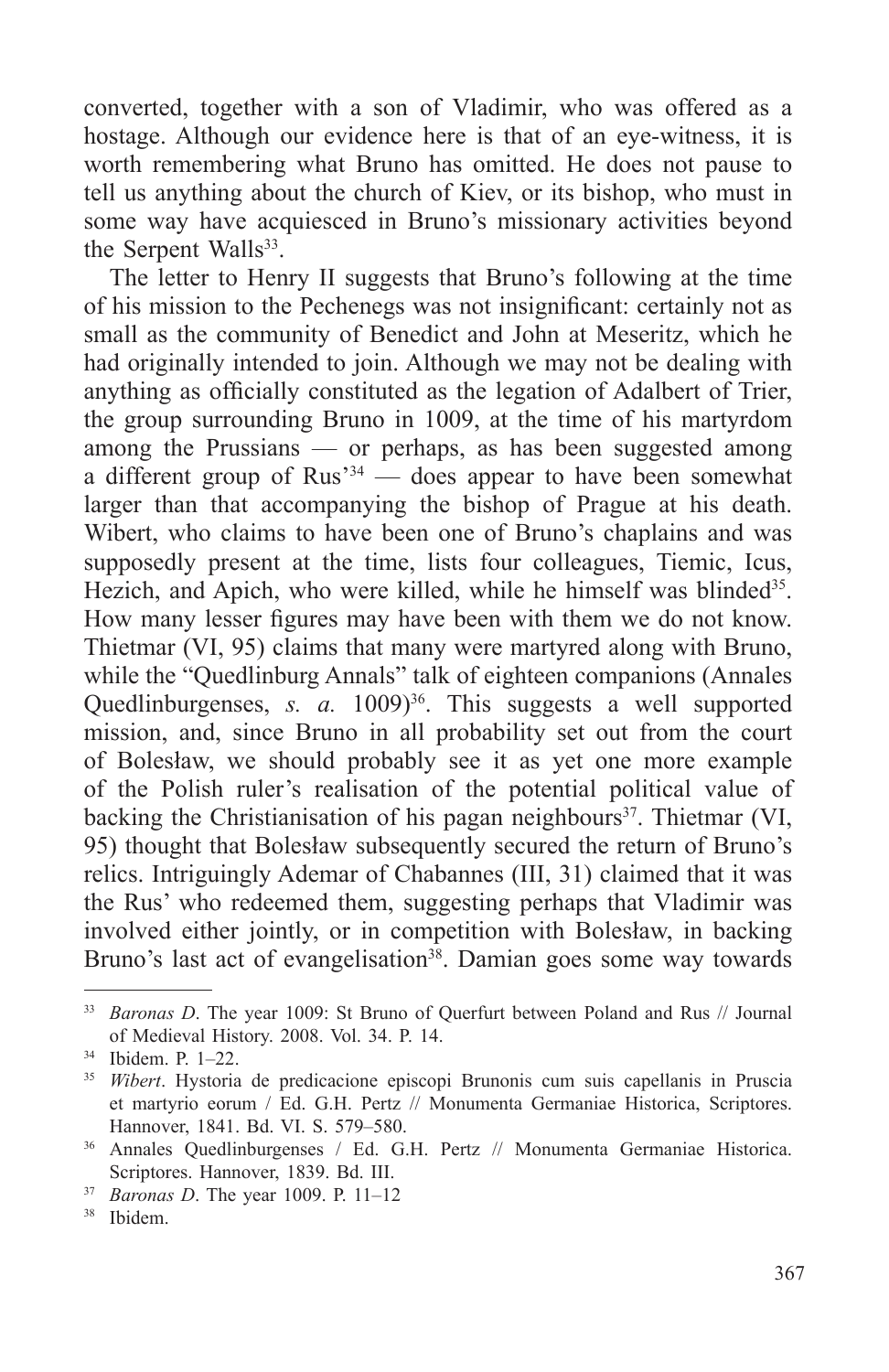supporting Ademar's account, by claiming that the Rus' still venerated Bruno in his own day (Peter Damian, Vita Romualdi, 39)<sup>39</sup>.

The intended mission of Romuald was rather grander than those that inspired him. According to Damian (Vita Romualdi, 39), on hearing of the death of Boniface, the name by which he knew Bruno, he decided to copy his missionary example, and went to Rome, where two colleagues, though probably not Romuald himself (the Latin is ambiguous), were elevated to the status of archbishop, and then set out for Hungary with twenty-four disciples. This suggests a significant papally-approved mission. In the event Romuald fell ill on the frontiers of Pannonia, and turned back.

In addition to the backing of such secular rulers as Otto I, III and Bolesław Chrobry, most of the missions which concern us were also officially approved by the papacy. Leaving aside the intercepted mission of Salek and Zachaeus sent by pope Leo, even if we turn to the smaller missions at the end of our period, Adalbert, Bruno, Benedict, John and Romuald all made certain that they had papal, in addition to imperial, approval, even though in the case of the mission of John and Benedict this led to their being murdered while awaiting the arrival of the papal license (Bruno, Passio II Adalberti, 18; Bruno, Vita Quinque Fratrum, 5; Peter Damian, Vita Romualdi, 39). Not that any pope in this period (unlike Gregory I or Nicholas I) seems to have had a missionary strategy — though occupants of the papal see tended to realise that mission in the name of Rome could enhance their authority and jurisdiction.

While these missions can be placed within a world of papal and secular diplomacy, they can also be analysed from a different perspective. The greatest of the missionaries, Adalbert of Prague and Bruno of Querfurt, were not simple pawns in the hands of monarchs, and indeed Bruno in particular was a scourge of secular rulers, criticising Otto II, III and Henry II (Passio II Adalberti, 12; Vita Quinque Fratrum, 7; Epistola ad Henricum II). While the evidence allows us only to consider some large-scale official legations, like that of Adalbert of Trier, in terms of international politics, the final mission of Adalbert of Prague and the intended missions of Benedict and John invite a different approach, which concentrates rather on missionary ideology. These were relatively small scale projects, which involved a more complex relationship with the surrounding

<sup>39</sup> Ibidem. P. 14.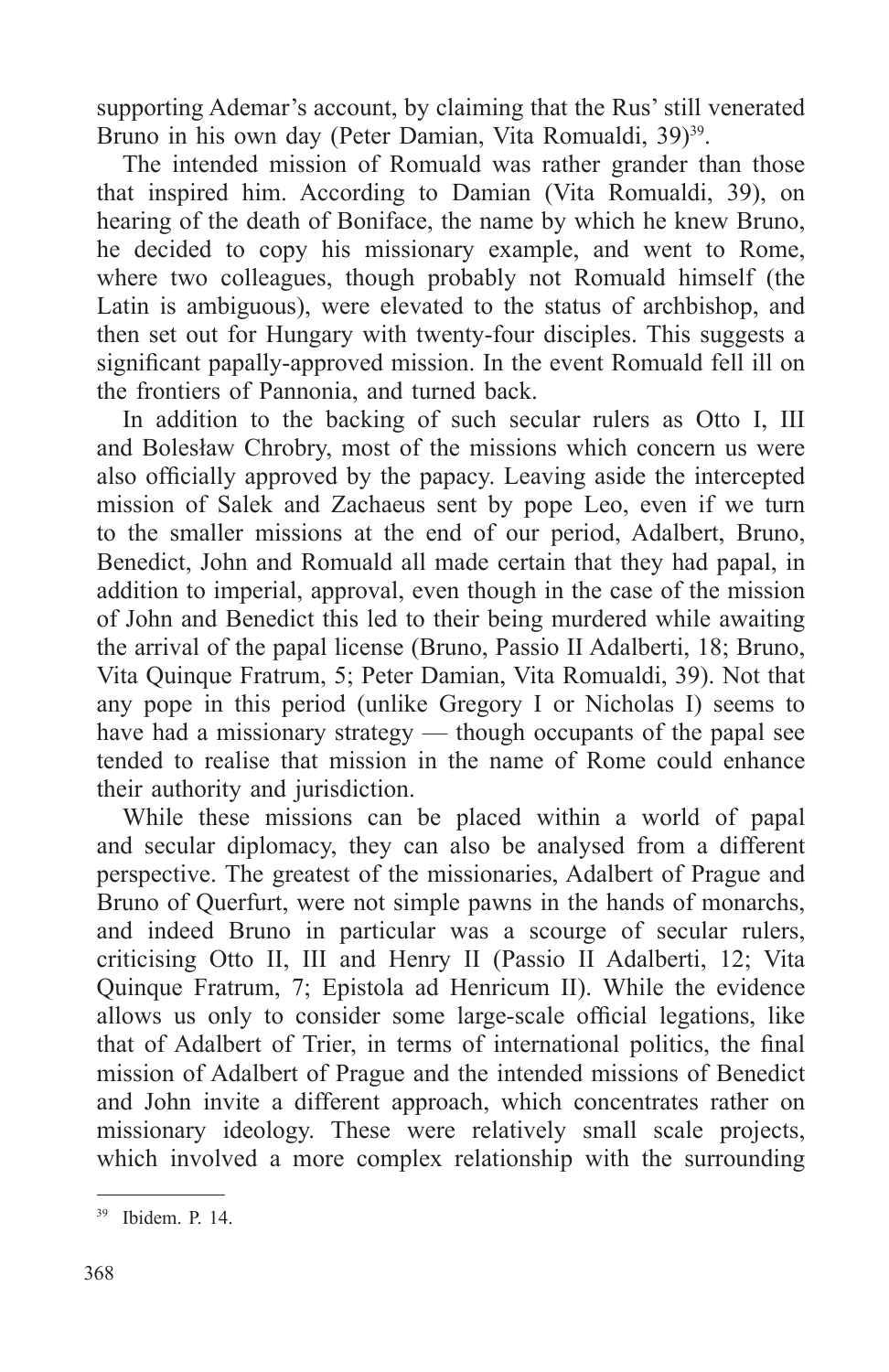pagan communities. Marina Miladinov, in discussing the work of Adalbert and Bruno, has presented it not so much as a missionary enterprise as an exercise in eremitism<sup>40</sup>, and this is a powerful way to read the evidence. Yet mission was central to these saints, even if it was differently conceived than was the official delegation of Adalbert of Trier. Moreover, the complaints of Benedict and John, while waiting for Bruno to arrive with the papal license, contrast the idea of eremitism, which might be undertaken anywhere, with martyrdom among the pagans (Bruno, Vita Quinque Fratrum, 5, 9, 10, 12, 13, 21). Not only that: mission involved action over and above the practice of the ascetic life. We get some sense of the missionary strategy envisaged in the discussions between Adalbert of Prague and his followers and their opponents in the "Ottonian Life" and in Bruno of Querfurt's account, as well as in the latter's Life of Benedict and John.

Preaching the Gospel was, of course, central. Not surprisingly it is given pride of place in the "Russian Primary Chronicle"<sup>41</sup>. But an assertion of Christian doctrine was not always well received. Faced with a Prussian audience the bishop of Prague announced, "I am a Slav by birth, Adalbert by name, a monk by profession, and once a bishop by rank, but now by my function — your apostle. Your salvation is the purpose of our journey; that you abandon your deaf and dumb idols and recognise your Maker, who alone is God and besides whom there is no other; and that you may come to life, believing in His Name, and to be found worthy to receive the reward of celestial joys in the imperishable dwellings". The reaction was naturally hostile, and Adalbert was told that his views did not coincide with the common law and single way of life of the region (Passio Adalberti, 28)42. Such an exchange takes us away from the history of state formation, into one of cultural conflicts at the local level.

Bruno's description of Adalbert's missionary strategy is slightly more detailed than is that of the "Ottonian Life". He provides an equivalent exchange between the saint and a group of hostile Prussians, though he puts into their mouths a fear that the mission will cause

<sup>40</sup> *Miladinov M*. Margins of Solitude. Eremitism in Central Europe between East and West. Zagreb, 2008.

<sup>41</sup> Russian Primary Chronicle. P. 98–110.

<sup>42</sup> Passio Adalberti / Ed. C. Gaşpar // Vitae Sanctorum Aetatis Conversionis Europae Centralis (Saec. X–XI) / G. Klaniczay. Budapest, 2013.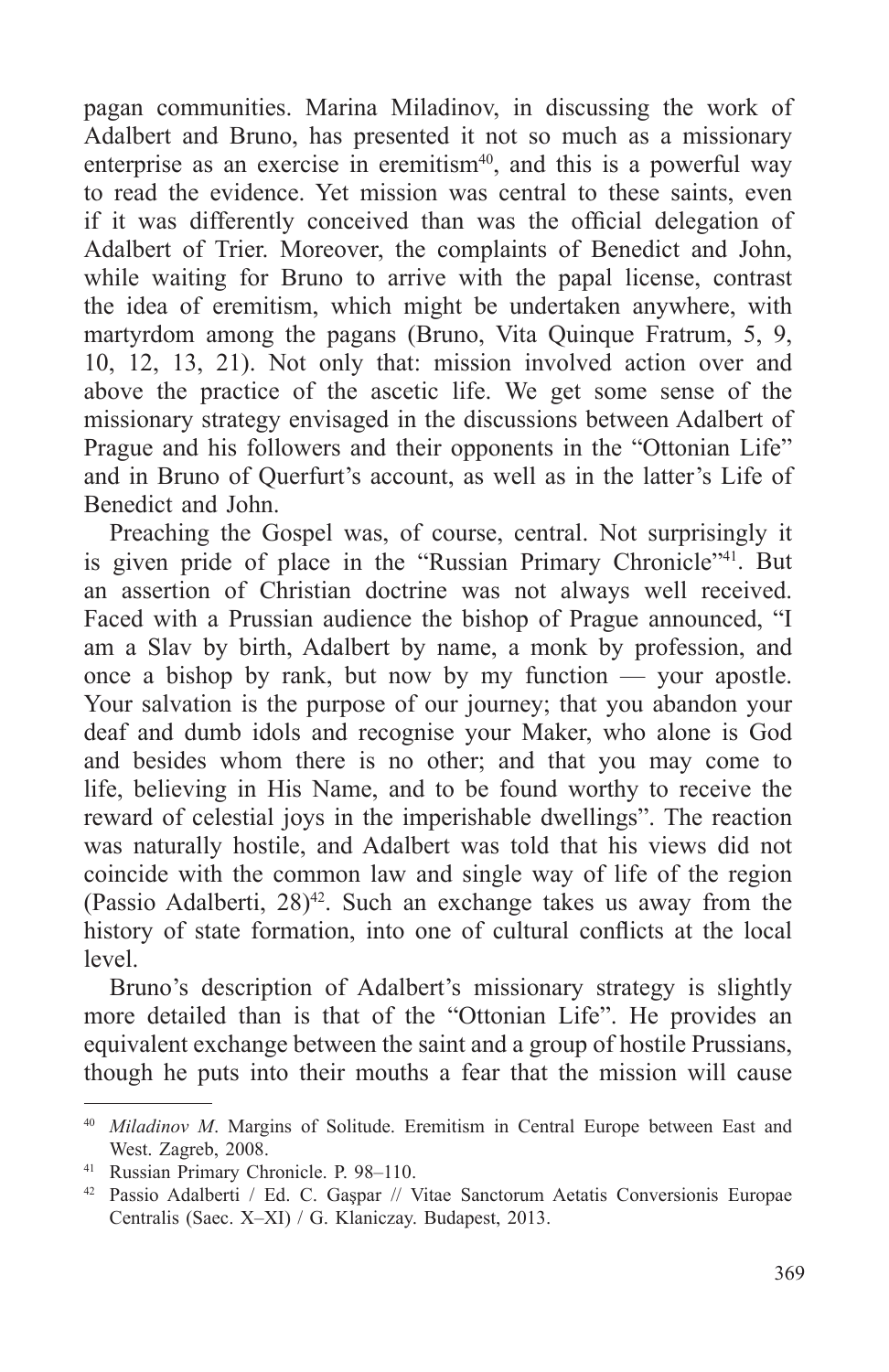famine (Bruno, Passio II Adalberti, 25). Thereafter, however, he adds a conversation between Adalbert and his companions in which they take stock of their missionary strategy. Realizing that they looked far too distinctive, Adalbert said, "It seems to me that our raiment and horror of our clothes harms the souls of the pagans not a little. So, if it appears acceptable, let us change our clerical garb, let our hair become long and hang down, and allow the bristles of our shaven beards to grow, so that being unrecognised we may have greater safety to work. Becoming like them we can live familiarly with them, speaking to them and dwelling among them; let us seek food by working with our own hands like the apostles, and let us meditate secretly in the depths of our minds on the riches of the Psalms" (Bruno, Passio II Adalberti, 26)43.

It may be that the ideas expressed here are genuinely those of Adalbert, but they also represent Bruno's own consideration of the problem of missionary activity in an alien land. We find similar ideas in his "Life of the Five Brothers" (10). Once Benedict could speak Slavonic, something he had also urged on Bruno, he suggested to John that he should "cut all his hair and put on male clothing such as is worn by seculars, in order to win over with his appearance the eyes of the pagans, lest they should be affrighted by the novelty of dress at the first contact and not allow anyone to approach them. This way, as they hoped, since he would not differ from them either in his bearing or in his dress, he would find more easily an opportunity for preaching". The only distinction between this plan and that put into the mouth of Adalbert concerns a different hairstyle, and presumably reflects the differing local populations.

In political sophistication the setting of Bruno's own martyrdom is somewhere between the relatively sophisticated political societies that we have encountered among the Rus', the Hungarians and the Danes, and the village communities of the last days of Adalbert of Prague. There was a king, Nethimir, but he scarcely seems equivalent in power to Vladimir, Stephen or Bolesław. According to Damian (Vita Romualdi, 27), Bruno arrived at the court of the king of the Rus' (which is usually regarded, not necessarily correctly, as a mistake for Prussians) in rags and barefoot. The king mistook him for a beggar, so the saint went out and changed into his clerical robes, which

<sup>43</sup> *Wood I.N*. Pagans and Holy Men, 600–800 // Irland und die Christenheit / Ed. P. Ní Chatháin and M. Richter. Stuttgart, 1987. P. 358–359.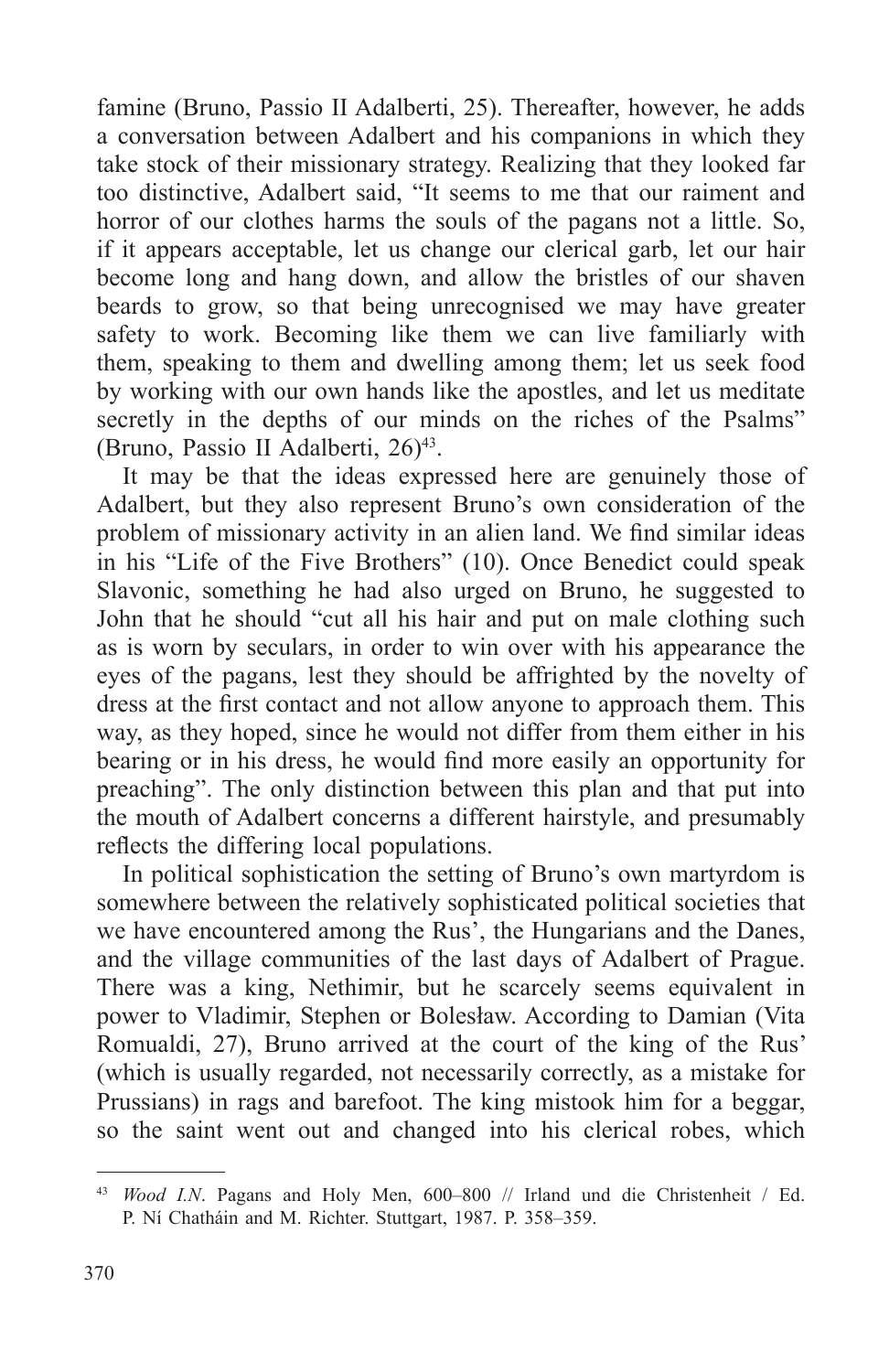prompted the king to state that it was clear that he was ignorant of the truth. Following this exchange Bruno underwent an ordeal by fire. It is not impossible that Bruno's original appearance before the king was dictated by his desire to look like a native.

Clearly going native was not possible for a mission like that of Adalbert of Trier. Indeed the protocol of a large scale diplomatic mission would have required radically different behaviour. The strategy set out by Bruno in his Lives of Adalbert and of Benedict and John can only have been appropriate for small-scale missions: and the notion of going native would not have appealed to everyone. And while some missionaries were keen to integrate as far as they could into the societies within which they were working, there were certain aspects of the Christian life which they would not abandon. Above all, they continued the performance of the liturgy. This is a recurrent feature in the lives of missionaries and missions, which is scarcely surprising, since ritual and ritual objects provided a familiar routine which the Christian could follow wherever he was<sup>44</sup>. The "Life" of John of Gorze", a man who made no attempt to integrate into is surroundings, includes a fine account of the saint's liturgical activity while waiting in Cordoba for an audience with Abd Ar-Rahman. He and his companion went to church every Sunday, as well as on the great feasts, including Christmas, Epiphany, Easter, Ascension and Pentecost (John of St-Arnoul, Vita Iohannis Gorziensis, 124). The little eremitic community of Meseritz, where Benedict and John waited for Bruno, celebrated a full liturgy in their small church (Bruno, Vita Quinque Fratrum, 13). We hear of nothing so elaborate for Adalbert or Bruno in the mission field, but on arriving at Gdansk Adalbert celebrated mass, and the morning before his martyrdom he and his companions Radim and Gaudentius sang psalms and again celebrated mass (Passio Adalberti, 27, 30; Bruno, Passio II Adalberti, 24, 30). While waiting on the Serpent Walls for agreement from Vladimir to be allowed to proceed into Pecheneg territory, Bruno sang the responsory for the Feast of the See of St Peter, "Peter if you love me tend my sheep" (Epistola ad Henricum II). Among the Pechenegs he clearly performed the liturgy, since it was at nones one Sunday that he was seized and dragged to a meeting of the council. That he could appear in full vestments before a minor Russian or Prussian king also

<sup>44</sup> *Wood I.N*. The Missionary Life. Saints and the Evangelisation of Europe 400–1050. Harlow, 2001. P. 260–261.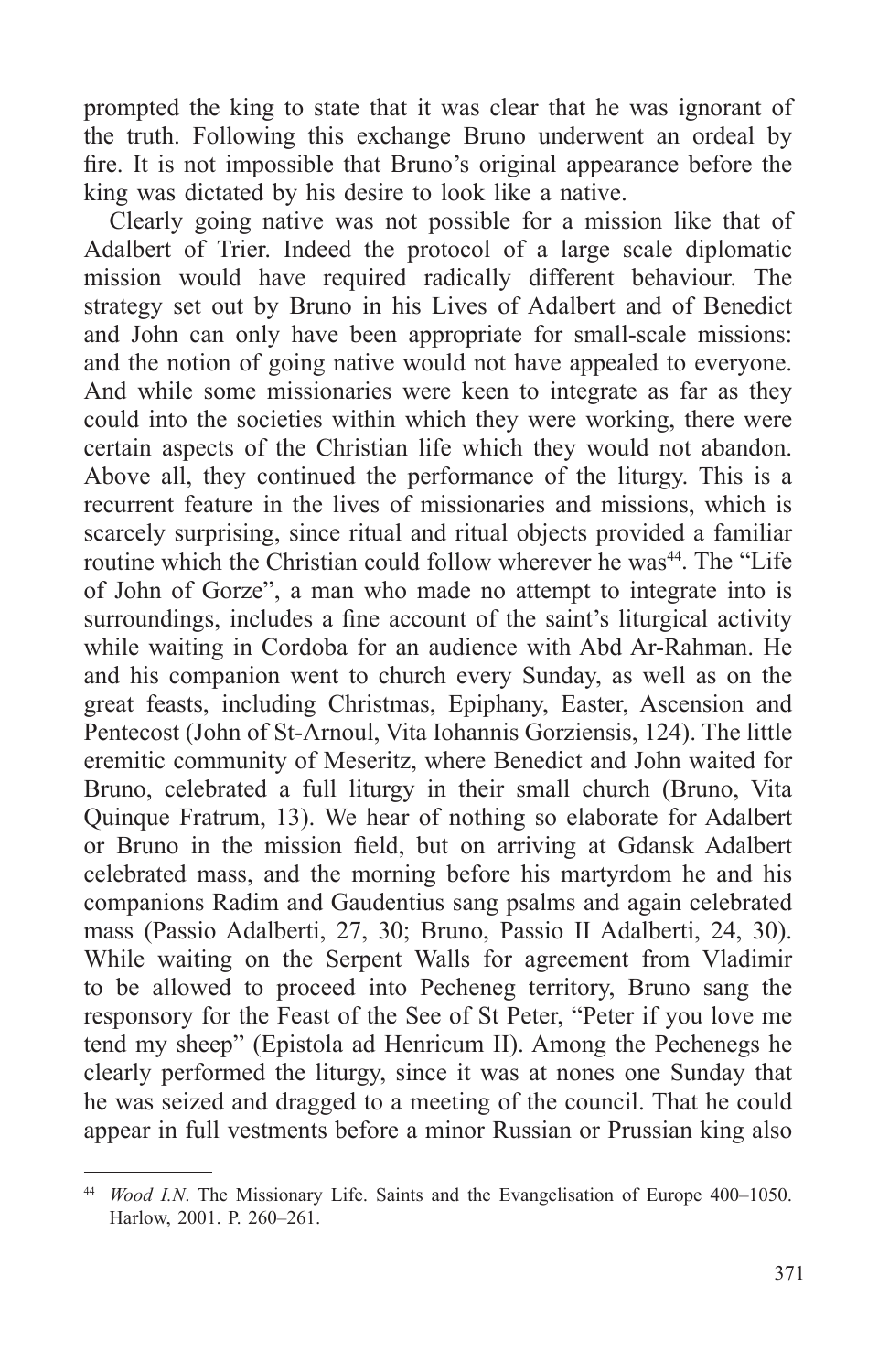indicates the centrality of ritual (Wibert, Hystoria de predicacione). Poppo, one might add, would have seen the ordeal that he underwent in liturgical terms, since within the Frankish Church it was a form of trial for which there was a liturgy<sup>45</sup>.

That the liturgy should continue to dominate the day of a missionary even in the most alien of circumstances is scarcely surprising. It provided a regular routine for each day of every year. Initially it marked the missionary off from the society in which he was active. To the outsider ritual was intriguing, and not surprisingly it surfaces in a number of tales of mission. In the "Russian Primary Chronicle"46 observation of the rival ritual observances of the Bulgars, Germans and Greeks was key to determining which faith would be adopted by the Kievan Rus'. According to this tradition it was the glory of the Byzantine liturgy that ensured commitment to the Orthodox Church. From being a set of private rituals that reassured the missionary in an alien world, the liturgy was transformed into one of the foundation stones of the new Christian monarchy. The services of the Church came to structure early medieval year alongside, and sometimes in conflict with, the rhythms of nature.

While the liturgy provided the missionary with a daily timetable, the Bible and the *acta martyrum* provided a model for behaviour: in his letter to Henry II Bruno talks of the blood of martyrs shed in his own day. It is to the Martyr Acts, and the awareness of them shown by our missionaries, that I wish finally to turn, since Adalbert, Bruno and their fellows hoped that they would be able to live up to the standards of previous generations of Christians willing to die for the sake of Christ: that hope was indeed a major concern of Bruno's hagiography. The *acta martyrum*, whether real or imaginary, tend to revolve around a confrontation between the saint and a pagan ruler or judge, and many also include an account of tortures used to try to force the saint to sacrifice to pagan idols. The tales of suffering provided models of what a saint might be expected to endure at the hands of hostile rulers in order to achieve eternal life.

We find citations of individual martyr acts in missionary texts from the ninth century onwards. Rimbert's "Life of Anskar" is full

<sup>45</sup> *Keefer S.L*. The Anglo-Saxon Lay Ordeal // Early Medieval Studies in Memory of Patrick Wormald / Ed. S.D. Baxter, C.E. Karkov, J.L. Nelson and D. Pelteret. Farnham, 2009. P. 359.

<sup>46</sup> Russian Primary Chronicle. P. 110–111.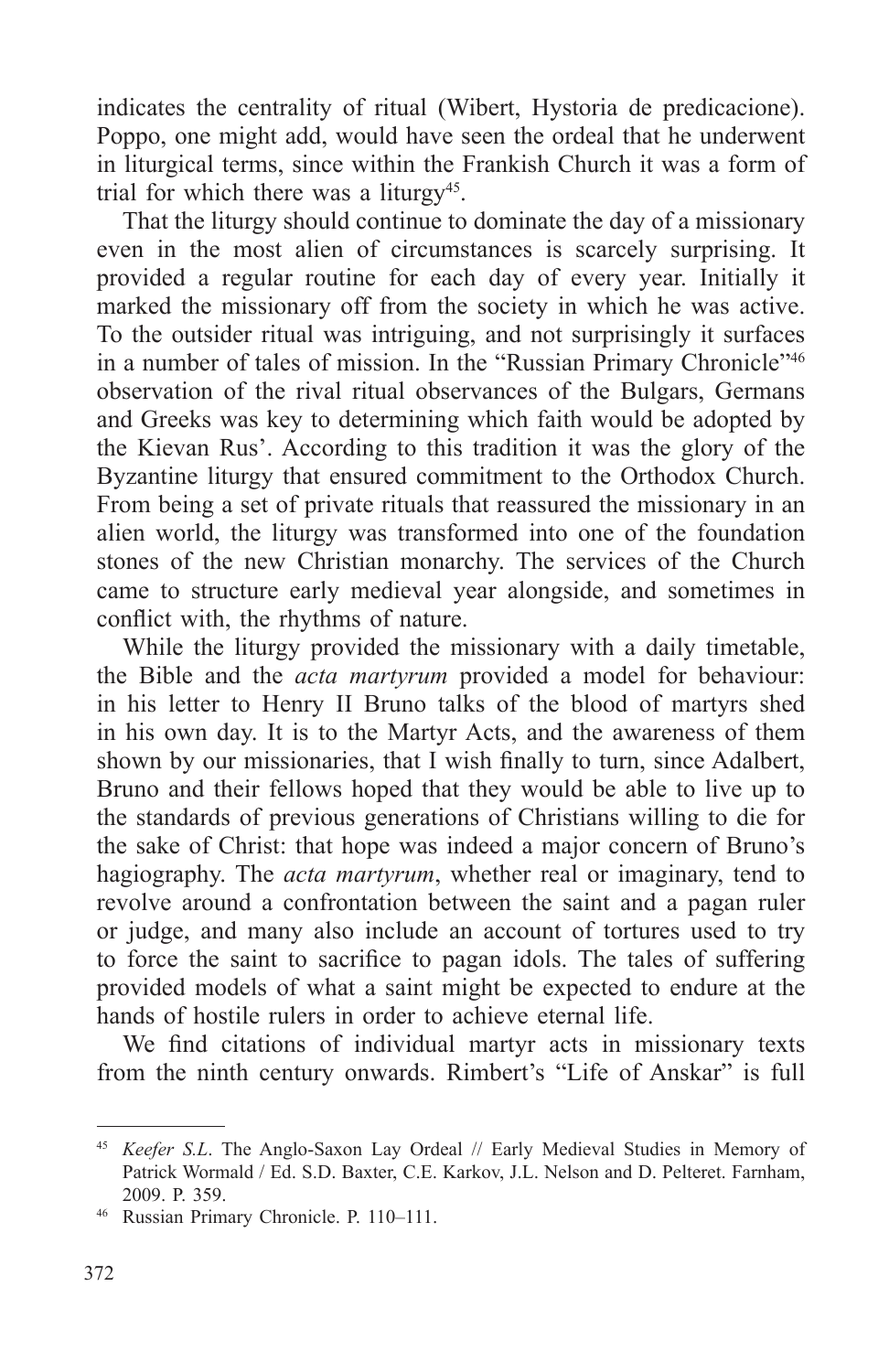of references to the "Passio of Sixtus and Sinicius". Here there is a complex undertone, since the cult had been championed by Ebo of Rheims, one of Anskar's early patrons, and indeed himself involved in the Danish mission. Ebo, however, had fallen from grace during the crisis of Louis the Pious' reign<sup>47</sup>. To cite the "Passio Sixti et Sinicii" might have been a way of acknowledging Ebo's importance.

More directly associated with the missionaries with whom we have been concerned is the "Passio Gorgonii". Gorgonius was supposedly martyred in Nicomedia during the persecution of Diocletian, and his relics were translated to Rome. In the mid-eighth century they were acquired by Chrodegang of Metz, who installed them in the monastery of Gorze. The cult was, therefore, one with which John of Gorze was familiar, and indeed the account of the Translatio of the relics from Rome to Metz has recently been ascribed to John himself<sup>48</sup>. Despite this, John did not initially know anything about the supposed life of Gorgonius, as Milo of Minden discovered on a visit to the monastery. Back in his own diocese, however, the latter came across a copy of the "Passio", which he sent to John<sup>49</sup>. Intriguingly, the "Passio of Gorgonius", which includes not only a confrontation between the martyr and the emperor Diocletian but also a peculiarly gruesome account of the torture of the saint before his execution, was written by a bishop named Adalbert. Traditionally, the Adalbert in question has been thought to be the bishop of Prague, but it now appears more likely that it was Adalbert of Magdeburg, the Trier monk sent by Otto to the Rus'<sup>50</sup>. If this is the case, we might make a connection between the composition of the "Passio Gorgonii" and the 962 mission to the Rus'. Adalbert was conjuring up an image of what it was like to be interrogated before a pagan ruler. Of course, if the author were Adalbert of Prague, we could also set the "Passio" against his expectations of martyrdom while involved in evangelising the pagans.

Although we should probably not ascribe the "Acta of Gorgonius" to Adalbert of Prague, we know that the tales of martyrs influenced

<sup>47</sup> *Palmer J.T*. Rimbert's Vita Anskarii and the Scandinavian Mission in the Ninth Century // The Journal of Ecclesiastical History. 2004. Vol. 55. P. 235–256.

<sup>48</sup> *Jacobsen P.J*. Miracula s. Gorgonii. Studien und Texte zur Gorgonius-Verehrung im 10. Jahrhundert // Monumenta Germaniae Historica. Studien und Texte. Hannover, 2009. Bd. 46. S. 83–86.

<sup>49</sup> Ibidem. S. 61–63.

<sup>50</sup> Ibidem.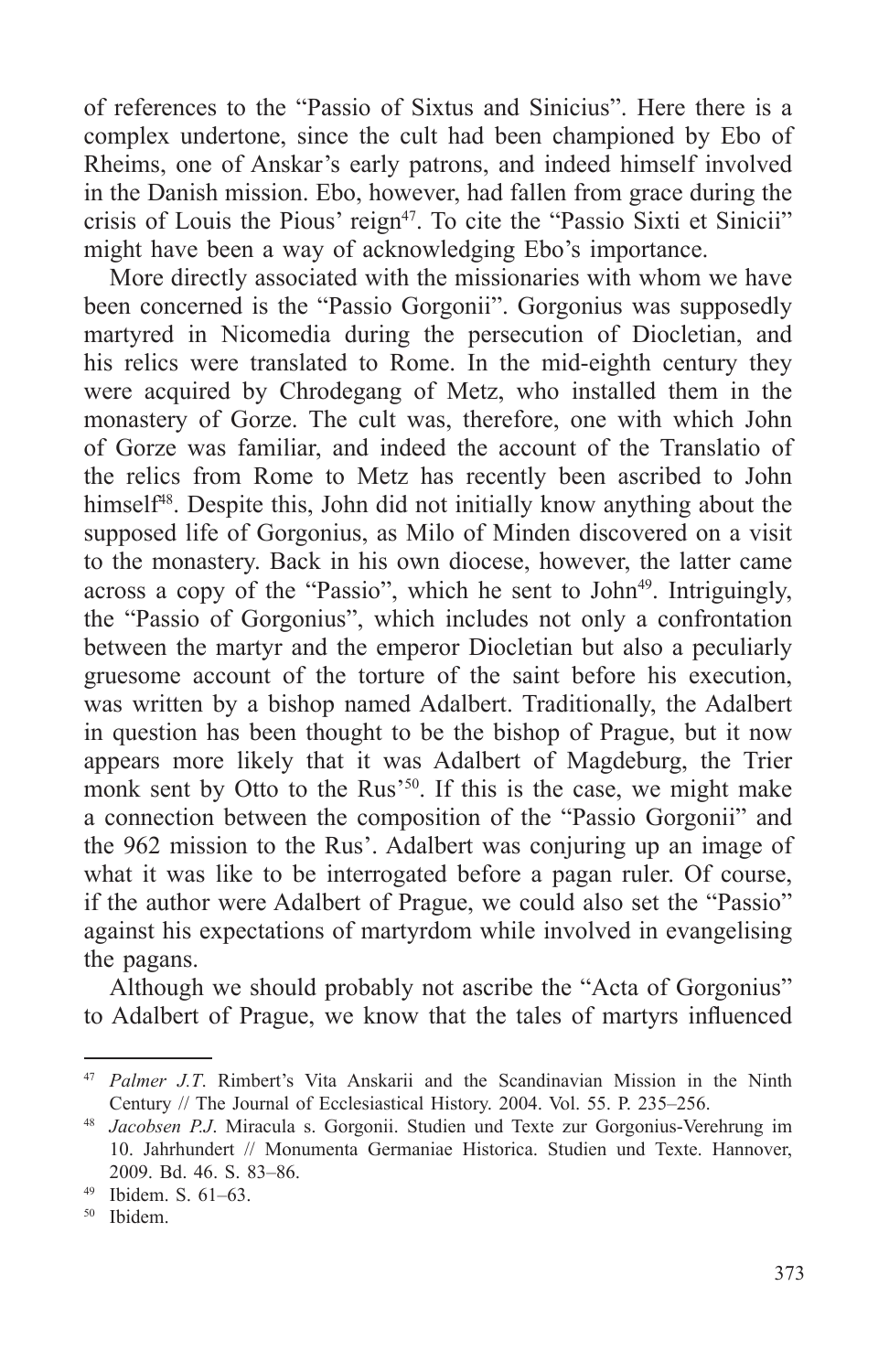him. The cult of the martyrs was strong in his episcopal city, where there was a church dedicated to St George, while the cathedral was dedicated to St Vitus, another supposed victim of the Diocletianic persecution. Equally important, the memory of more recent martyrs was very present: it was only two generations since the killing of Ludmilla and Wenceslas, and the murdered king is remembered in the "Life of Adalbert" himself (Passio Adalberti, 8; Bruno, Passio II Adalberti, 21). In Rome Adalbert stayed in the monastery dedicated to SS Boniface and Alexius (Passio Adalberti, 16). Alexius, as a saint who abandoned the parental home to become a pauper might have seemed an appropriate role model for Adalbert in Italy. In addition, Adalbert may have seen a parallel between his own poor reception in Prague and the treatment of Alexius as a pauper in his parents' house: his sympathy for the saint may be deduced from the homily *in natali sancti Alexii confessoris* which is ascribed to him<sup>51</sup>. Boniface, however, was more appropriate as model for a man confronting pagans. The Boniface in question was not the Anglo-Saxon missionary, but rather a legendary Roman martyr who had supposedly travelled to Tarsus to proclaim his Christianity, and to be tortured and martyred. Otto III deliberately associated Adalbert with another apostle strongly associated with mission, Bartholemew, installing relics of the Bohemian martyr in the church of St Bartholemew that he founded on the Isola Tiberina in Rome52.

The missionaries of the late tenth and early eleventh centuries were deeply influenced by the idea of martyrdom. Missions and legations to alien societies were dangerous, though a high-profile officiallysponsored mission, like that of John of Gorze or Adalbert of Trier, was probably less so than the personally-conceived projects of Adalbert of Prague or Bruno of Querfurt. Martyr Acts seem to have been seen as providing some sort of preparation for working in a pagan world. Perhaps because of the danger we also find a remarkable percentage of missionaries writing either autobiographically about their own experiences or exploring the parallel experiences of others, as we see in the works of Adalbert of Trier and Bruno of Querfurt<sup>53</sup>. Above all, in the writings of Bruno, some of whose missions may have been

<sup>51</sup> *Voigt H.G*. Adalbert von Prag. Ein Beitrag zur Geschichte der Kirche und des Mönchtums im zehnten Jahrhundert. Berlin, 1898. S. 358–365.

<sup>52</sup> *Wood I.N*. The Missionary Life. P. 212.

<sup>53</sup> Ibidem. P. 264–265.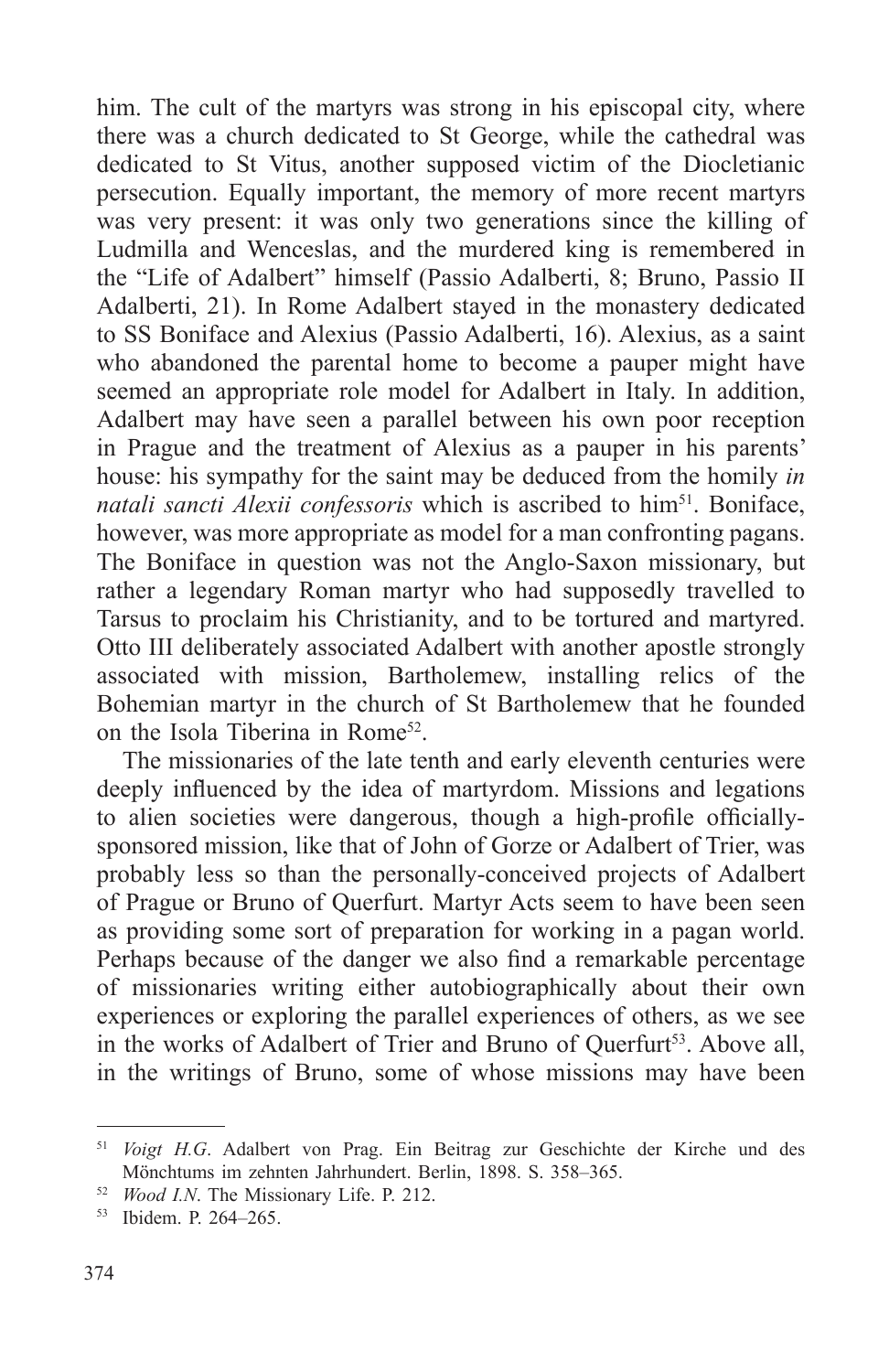relatively high-profile while others were small-scale, we get a real sense of what it was like to be a missionary in the late tenth and early eleventh centuries.

The great revival of missionary work that we see in the sixty years after 950 of course reflects the expansionist policies of the newly confident Ottonian Reich and of the Polish state, and it plays into the development of the Christian monarchies of Denmark, Hungary and Kiev. A series of missions were sent under Ottonian aegis, with papal approval, and in the last decades of the period with the support of Bolesław Chrobry, to the Rus', to the Hungarians, and the Prussians: Vladimir of Kiev also backed some missionary endeavours. Some of these were substantial legations, others were small affairs. In either case, the missionary set off into a world that was alien, even if, in retrospect, we can see within it the seeds of later states: to cope with that he looked to past history, to the history of the Roman martyrs, and to the histories of immediate predecessors. In trying to grapple with the dangers, Bruno of Querfurt in particular, but also Adalbert of Trier and others, set down a remarkable dossier for the understanding of missionary history, and by extension of one aspect of the development of the Christian monarchies of the Ottonian period.

#### PRIMARY SOURCES AND SECONDARY WORKS

#### **Sources**

- *Adalbert*. Continuatio Reginonis // Quellen zur Geschichte der sächsischen Kaiserzeit / Ed. A. Bauer and R. Rau. Darmstadt, 1977.
- *Adam of Bremen*. Gesta Hammaburgensis Ecclesiae Pontificum // Quellen des 9. und 11. Jahrhunderts zur Geschichte der hamburgischen Kirche und des Reiches / Ed. R. Buchner. Darmstadt, 1961.
- *Ademar of Chabannes*. Chronicon / Ed. P. Bourgain, R. Landes, G. Pon. Turnhout, 1999.
- Annales Altahenses maiores / Ed. E. von Oefele // Monumenta Germaniae Historica. Scriptores Rerum Germanicarum. Hannover, 1891. [T. 4].
- Annales Hildesheimenses / Ed. G.H. Pertz // Monumenta Germaniae Historica. Scriptores. Hannover, 1839. Bd. III.
- Annales Quedlinburgenses / Ed. G.H. Pertz // Monumenta Germaniae Historica. Scriptores. Hannover, 1839. Bd. III.
- *Bruno of Querfurt*. Epistola ad Henricum II imperatorem / Ed. W. von Giesebrecht // Geschichte der deutschen Kaiserzeit. 4e Aufl. Leipzig, 1875. Bd. 2. S. 689–692.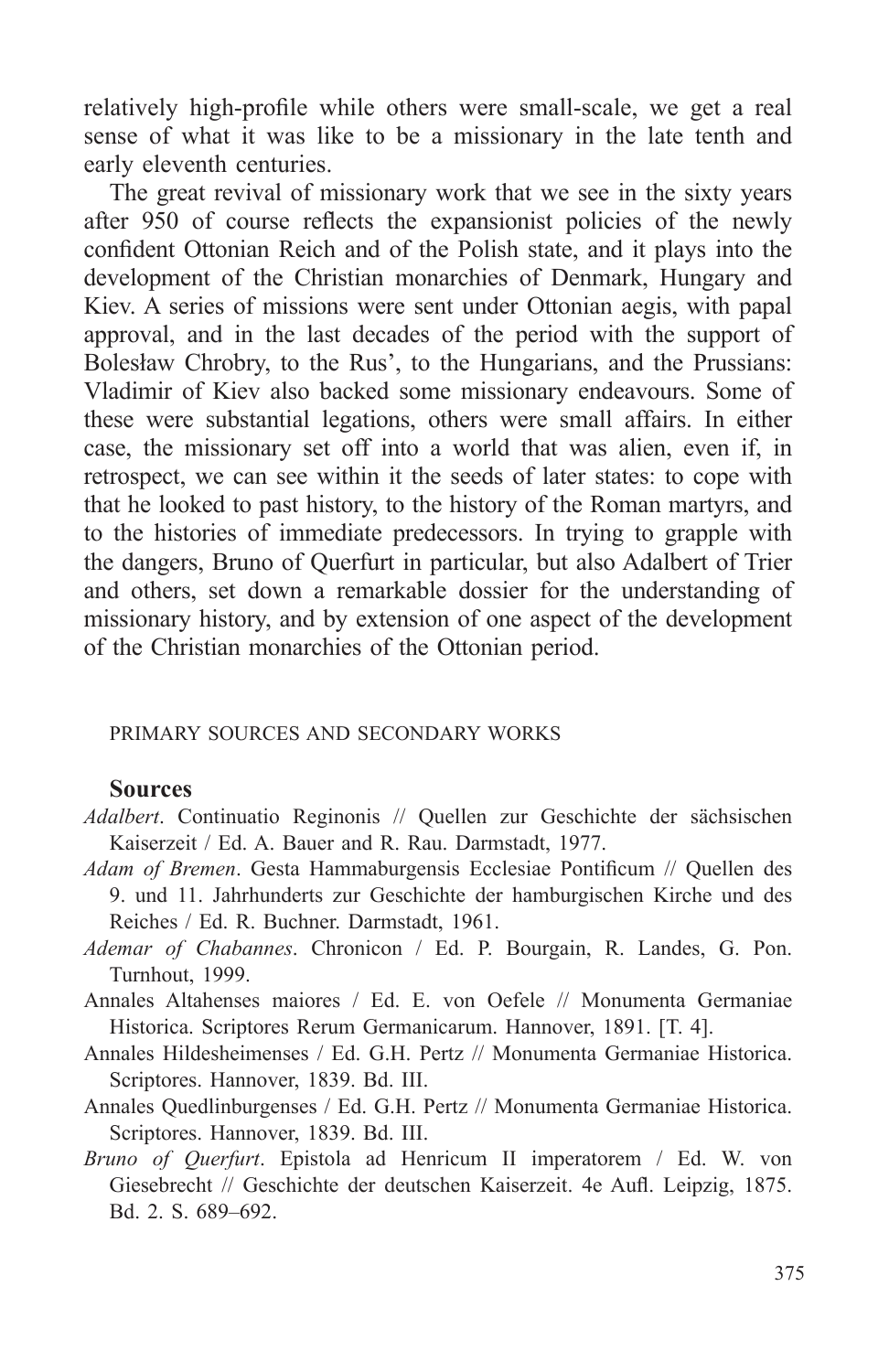- *Bruno of Querfurt*. Passio II Adalberti / Ed. L. Weinrich // Heiligenleben zur deutsch-slawischen Geschichte. Darmstadt, 2005.
- *Bruno of Querfurt*. Vita Quinque Fratrum / Ed. M. Miladinov // Vitae Sanctorum Aetatis Conversionis Europae Centralis (Saec. X–XI) / G. Klaniczay. Budapest, 2013.
- Gesta Principum Polanorum / Ed. P.W. Knoll and F. Schaer. Budapest, 2003.
- *John of St-Arnoul*. Vita Iohannis Gorziensis // *Jean de Saint-Arnoul.* La vie de Jean, abbé de Gorze / Ed. M. Parisse. Paris, 1999.
- Legenda S. Stephani regis maior et minor, atque legenda ab Hartvico episcopo conscripta / Ed. E. Bartoniek // Scriptores Rerum Hungaricarum. Budapest, 1938. Vol. 2.
- *Liudprand*. Legatio ad imperatorem Constantinopolitanum Nicephorum Phocam // Quellen zur Geschichte der sächsischen Kaiserzeit / Ed. A. Bauer and R. Rau. Darmstadt, 1977.
- *Liudprand*. Liber de Ottone // Quellen zur Geschichte der sächsischen Kaiserzeit / Ed. A. Bauer and R. Rau. Darmstadt, 1977.
- Passio Adalberti / Ed. C. Gaşpar // Vitae Sanctorum Aetatis Conversionis Europae Centralis (Saec. X–XI) / G. Klaniczay. Budapest, 2013.
- *Peter Damian*. Vita Romualdi // Fonti per la storia d'Italia. T. 94 / Ed. G. Tabacco. Rome, 1957.
- *Rimbert*. Vita Anskarii // Quellen des 9. und 11. Jahrhunderts zur Geschichte der hamburgischen Kirche und des Reiches / Ed. R. Buchner. Darmstadt, 1961.
- Russian Primary Chronicle / Trans. S.H. Cross and O.P. Sherbowitz-Wetzor. Cambridge, Mass., 1953.
- *Thietmar of Merseburg*. Chronicon / Ed. R. Buchner. Darmstadt, 1957.
- *Wibert*. Hystoria de predicacione episcopi Brunonis cum suis capellanis in Pruscia et martyrio eorum / Ed. G.H. Pertz // Monumenta Germaniae Historica, Scriptores. Hannover, 1841. Bd. VI. S. 579–580.
- *Widukind of Corvey*. Res Gestae Saxonicae // Quellen zur Geschichte der sächsischen Kaiserzeit / Ed. A. Bauer and R. Rau. Darmstadt, 1977.

#### **Monographs**

*Franklin S*. and *Shepard J*. The Emergence of Rus 750–1200. Harlow, 1996.

- *Huschner W*. Transalpine Kommunikation im Mittelalter: diplomatische, kuturelle und politische Wechselwirkungen zwischen Italien und dem nordalpinen Reich (9.–11. Jahrhundert), 3 vols. Hannover, 2003.
- *Jacobsen P.J*. Miracula s. Gorgonii. Studien und Texte zur Gorgonius-Verehrung im 10. Jahrhundert // Monumenta Germaniae Historica, Studien und Texte. Hannover, 2009. Bd. 46.
- *Miladinov M*. Margins of Solitude. Eremitism in Central Europe between East and West. Zagreb, 2008.
- *Voigt H.G*. Adalbert von Prag. Ein Beitrag zur Geschichte der Kirche und des Mönchtums im zehnten Jahrhundert. Berlin, 1898.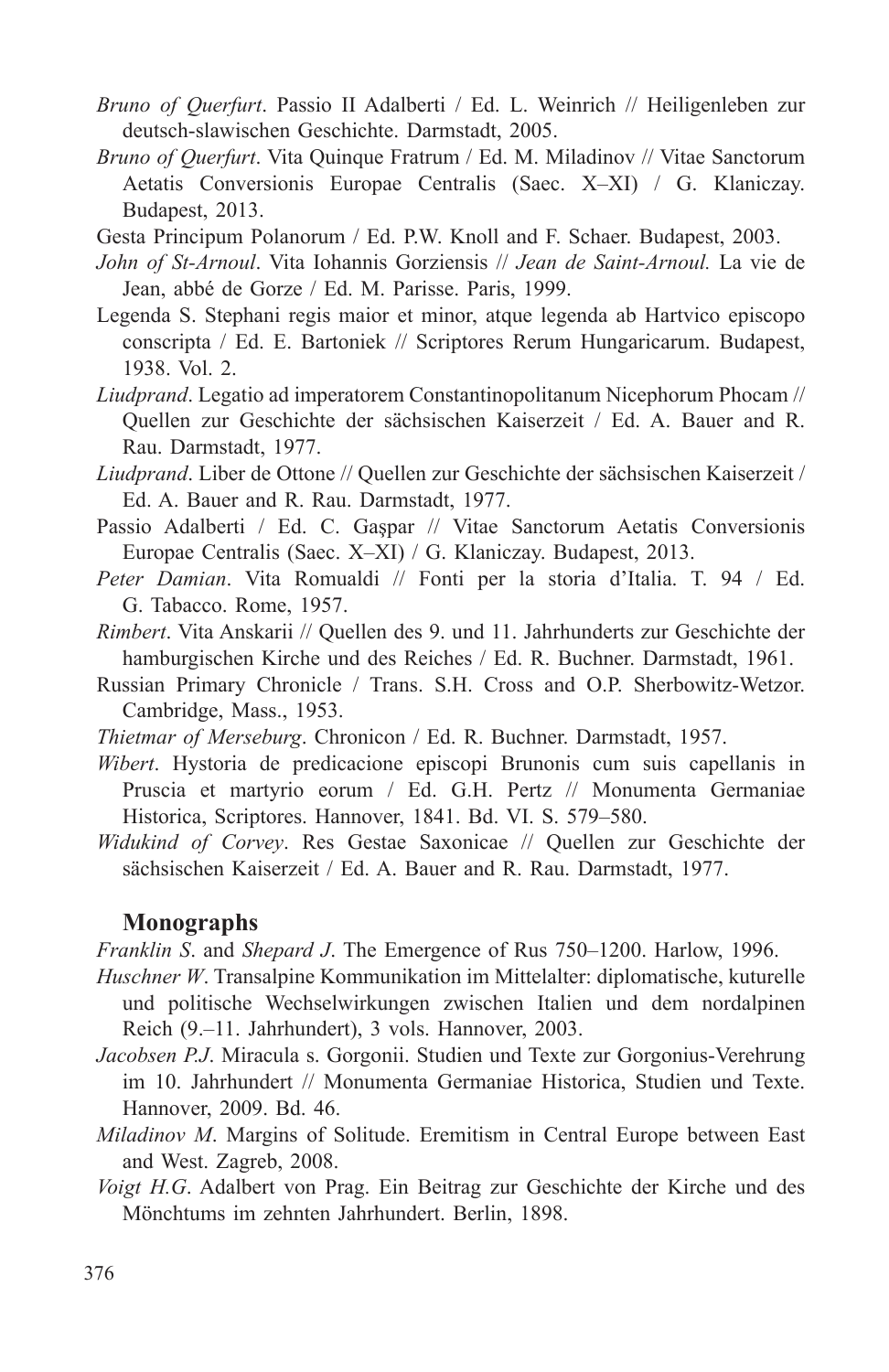*Wood I.N*. The Missionary Life. Saints and the Evangelisation of Europe 400– 1050. Harlow, 2001.

## **Collections of Articles**

Christianization and the Rise of Christian Monarchy. Scandinavia, Central Europe and Rus', c. 900–1200 / Ed. N. Berend. Cambridge, 2007.

#### **Articles**

- *Baronas D*. The year 1009: St Bruno of Querfurt between Poland and Rus // Journal of Medieval History. 2008. Vol. 34. P. 1–22.
- *Berend N. Laszlovsky J.* and *Szakács B.Z*. The Kingdom of Hungary // Christianization and the Rise of Christian Monarchy. Scandinavia, Central Europe and Rus', c. 900–1200 / Ed. N. Berend. Cambridge, 2007. P. 319– 368.
- *Gaşpar C*. Preface: The Life of Saint Adalbert, Bishop of Prague and Martyr // Vitae Sanctorum Aetatis Conversionis Europae Centralis (Saec. X–XI) / Ed. G. Klaniczay. Budapest, 2013. P. 79–94.
- *Gelting M.H*. The kingdom of Denmark // Christianization and the Rise of Christian Monarchy. Scandinavia, Central Europe and Rus', c. 900–1200 / Ed. N. Berend. Cambridge, 2007. P. 73–120.
- *Keefer S.L*. The Anglo-Saxon Lay Ordeal // Early Medieval Studies in Memory of Patrick Wormald / Ed. S.D. Baxter, C.E. Karkov, J.L. Nelson and D. Pelteret. Farnham, 2009. P. 353–367.
- *Palmer J.T*. Rimbert's Vita Anskarii and the Scandinavian Mission in the Ninth Century // The Journal of Ecclesiastical History. 2004. Vol. 55. P. 235–256.
- *Roach L*. Emperor Otto III and the End of Time // Transactions of the Royal Historical Society 2013. Vol. 23. S. 75–102.
- *Wood I.N*. Pagans and Holy Men, 600–800 // Irland und die Christenheit / Ed. P. Ní Chatháin and M. Richter. Stuttgart, 1987. P. 347–361.
- *Wood I.N*. What is a mission? // Converting the Isles / Ed. R. Flechner and M. Ní Mhaonaigh. Turnhout, 2015.

*Иэн Вуд*

## ЗАПАДНОЕВРОПЕЙСКИЕ МИССИОНЕРЫ В ВОСТОЧНОЙ ЕВРОПЕ, 962–1009 гг.

*Аннотация:* В период со второй половины X в. до первого десятилетия XI в., когда набеги викингов прекратились, заметно оживилось миссионерство, особенно в Восточной и Северной Европе. Именно в это время осуществляются миссии к датчанам, венграм, на Русь, к печенегам и пруссам. В статье рассматриваются многие христианские миссии, предпринятые в